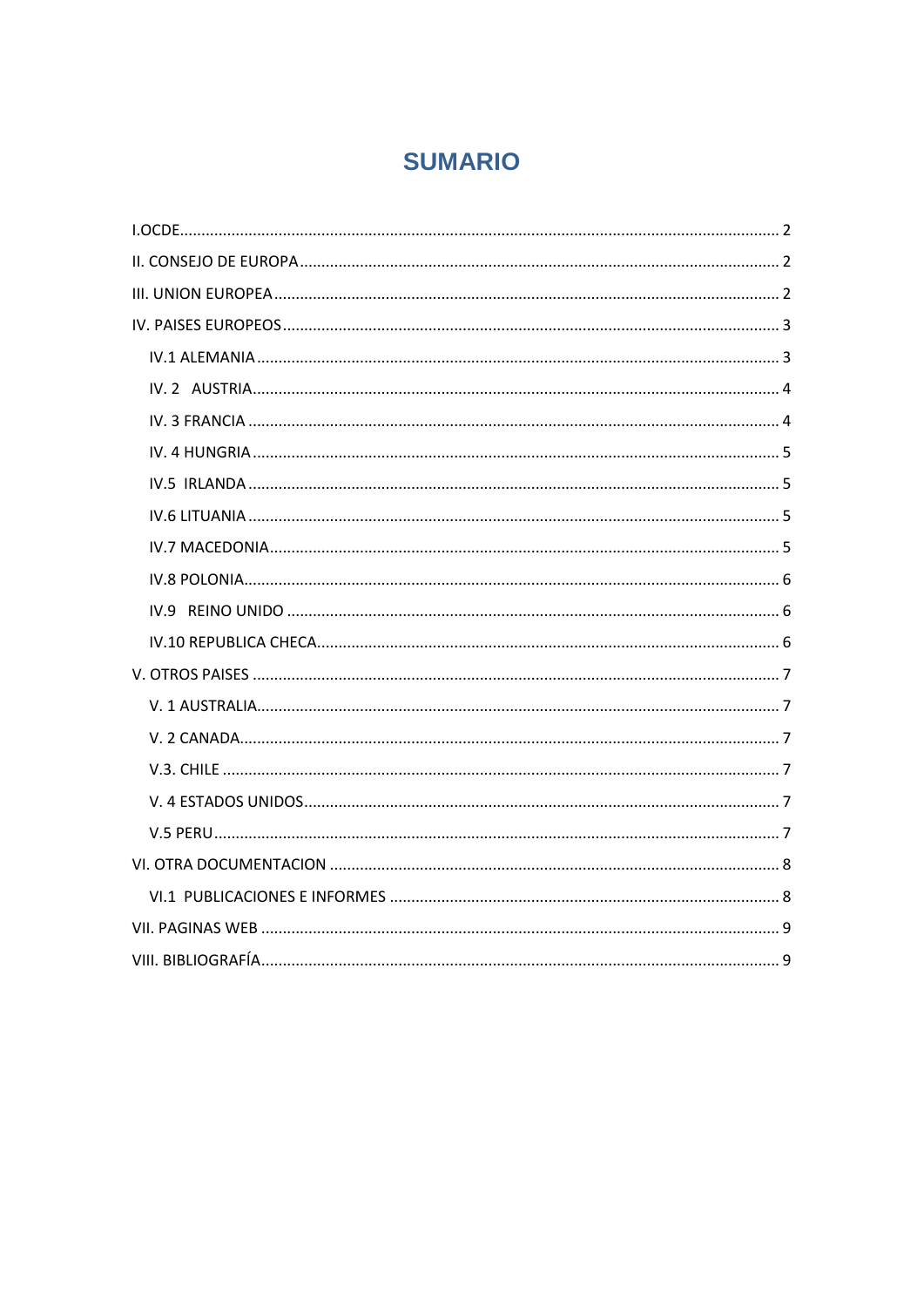# **LOBBYS O GRUPOS DE INTERÉS**

# <span id="page-1-0"></span>**I.OCDE**

### **I.1 Transparency and Integrity in Lobbing.**

Recommendation on [10 Principles for Transparency and Integrity in Lobbying](http://www.oecd.org/gov/ethics/Lobbying%20Brochure%202012.pdf) *OCDE 2012* <http://www.oecd.org/gov/ethics/Lobbying%20Brochure%202012.pdf>

[http://www.oecd.org/gov/ethics/oecdprinciplesfortransparencyandintegrityinlobbying](http://www.oecd.org/gov/ethics/oecdprinciplesfortransparencyandintegrityinlobbying.htm) [.htm](http://www.oecd.org/gov/ethics/oecdprinciplesfortransparencyandintegrityinlobbying.htm)

# <span id="page-1-1"></span>**II. CONSEJO DE EUROPA**

**II.1.Report on the role of Extra-institutional actors in the democratic System (lobbying)**. Adopted by the Venice Commission at this 94<sup>th</sup> Plenary Session. Venice 8-9 March 2013.*Study 590/2010, 22.03.2013 CDL-AD(2013)011 Or.Eng* [http://www.venice.coe.int/webforms/documents/?pdf=CDL-AD\(2013\)011-e](http://www.venice.coe.int/webforms/documents/?pdf=CDL-AD(2013)011-e)

**II.2. Recommendation 1908 (2010) Lobbying in a democratic society (European Code of conduct on lobbying**) *Assembly debate 26.04.2010* <http://assembly.coe.int/mainf.asp?Link=/documents/adoptedtext/ta10/erec1908.htm>

# <span id="page-1-2"></span>**III. UNION EUROPEA**

**III.1 Informe Anual sobre el funcionamiento del registro de transparencia 2012 presentado por los Secretarios Generales del parlamento Europeo y la Comisión Europea** *2012*

[http://europa.eu/transparency](http://europa.eu/transparency-register/pdf/transparency_register_report_20121029_es.pdf)[register/pdf/transparency\\_register\\_report\\_20121029\\_es.pdf](http://europa.eu/transparency-register/pdf/transparency_register_report_20121029_es.pdf)

**III.2 Acuerdo entre el Parlamento Europeo y la Comisión Europea relativo al establecimiento de un Registro de transparencia para las organizaciones y las personas que trabajan por cuenta propia que participan en la elaboración y aplicación de las políticas de la Unión Europea**

*DOE Serie L 191/29 de 22 de julio de 2011* [http://eur](http://eur-lex.europa.eu/LexUriServ/LexUriServ.do?uri=OJ:L:2011:191:0029:0038:ES:PDF)[lex.europa.eu/LexUriServ/LexUriServ.do?uri=OJ:L:2011:191:0029:0038:ES:PDF](http://eur-lex.europa.eu/LexUriServ/LexUriServ.do?uri=OJ:L:2011:191:0029:0038:ES:PDF)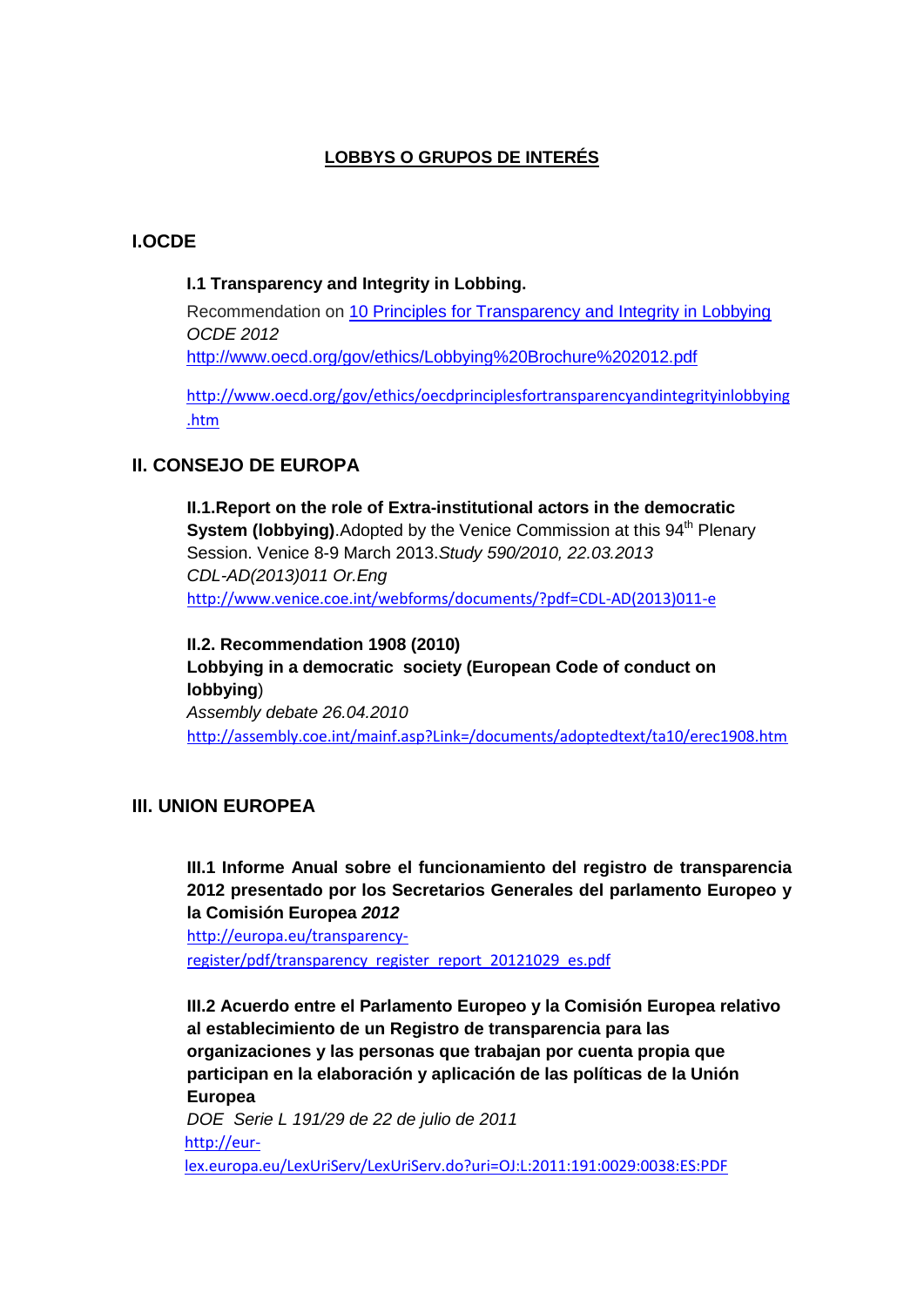**III.3 Comunicación de la Comisión Iniciativa Europea en favor de la Transparencia** Un marco para las relaciones con los representantes de intereses (Registro – Códigos de conducta) {SEC(2008) 1926} *COM(2008) 323 final ,de 27.5.2008* [http://ec.europa.eu/transparency/docs/323\\_es.pdf](http://ec.europa.eu/transparency/docs/323_es.pdf)

### **III.4 Comunicación de la Comisión Seguimiento del Libro Verde "Iniciativa europea en favor de la transparencia" {SEC(2007) 360}** *COM(2007) 127 final de 21.3.2007* [http://ec.europa.eu/transparency/docs/323\\_es.pdf](http://ec.europa.eu/transparency/docs/323_es.pdf)

**III.5. Lobbying in the European Union: Current rules and practices**  De: Constitutional Affairs Serie s, Working Papers 04-2003 [http://ec.europa.eu/civil\\_society/interest\\_groups/docs/workingdocparl.pdf](http://ec.europa.eu/civil_society/interest_groups/docs/workingdocparl.pdf)

**III.6 Código de conducta de los diputados al Parlamento europeo en materia de intereses económicos y conflictos de intereses** [http://www.europarl.europa.eu/pdf/meps/201305\\_Code\\_of\\_conduct\\_ES.pdf](http://www.europarl.europa.eu/pdf/meps/201305_Code_of_conduct_ES.pdf)

# <span id="page-2-1"></span><span id="page-2-0"></span>**IV. PAISES EUROPEOS**

### **IV.1 ALEMANIA**

#### **IV.1.1 Reglamento del Bundestag alemán**

Geschäftsordnung des Deutschen Bundestages und Geschäftsordnung des Vermittlungsausschusses

#### **Anexo 2**

#### **Registrierung von Verbänden und deren Vertretern (REGISTRO DE ASOCIACIONES)**

(1) Der Präsident des Bundestages führt eine öffentliche Liste, in der alle Verbände, die Interessen gegenüber dem Bundestag oder der Bundesregierung vertreten, eingetragen werden.

(2) Eine Anhörung ihrer Vertreter findet nur statt, wenn sie sich in diese Liste eingetragen haben und dabei folgende Angaben gemacht haben: Name und Sitz des Verbandes Zusammensetzung von Vorstand und

Geschäftsführung Interessenbereich des Verbandes Mitgliederzahl

Namen der Verbandsvertreter sowie Anschrift der Geschäftsstelle am Sitz von Bundestag und Bundesregierung.

(3) Hausausweise für Interessenvertreter werden nur ausgestellt ausgestellt, wenn die Angaben nach Absatz 2 gemacht wurden.

(4) Die Eintragung in die Liste begründet keinen Anspruch auf Anhörung oder Ausstellung eines Hausausweises.

(5) Die Liste ist vom Präsidenten jährlich im Bundesanzeiger zu veröffentlichen.

<https://www.btg-bestellservice.de/pdf/10080000.pdf>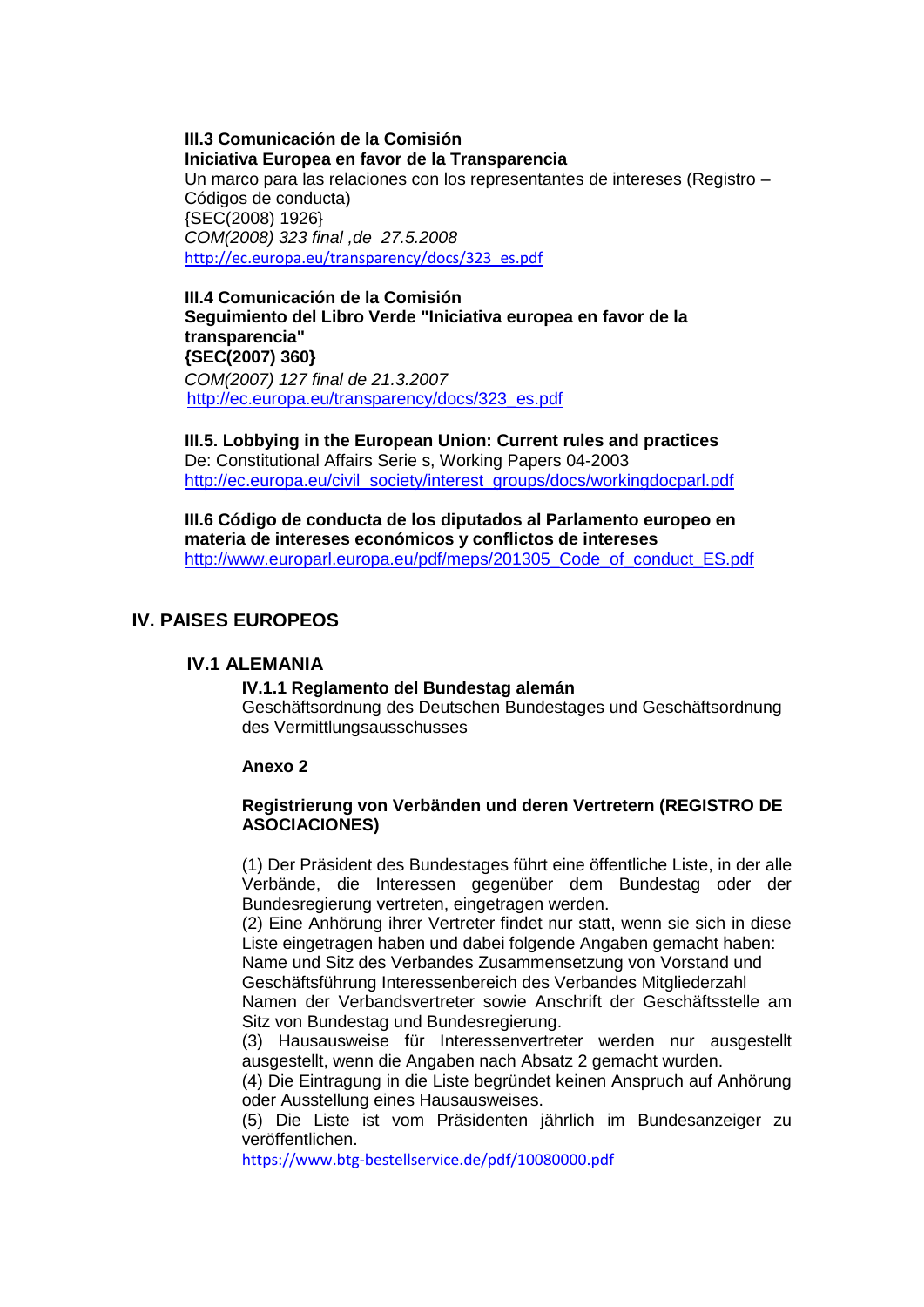### **IV.1.2 Antrag des verschiedenen Abgeordneten (die Linke**)

Einführung eines verpflichteten Lobbyistenregisters (moción de varios diputados (Creación de un registro obligado de lobbys) <http://dipbt.bundestag.de/dip21/btd/16/084/1608453.pdf>

# <span id="page-3-0"></span>**IV. 2 AUSTRIA**

IV**.2.1 Bundesgesetz, mit dem ein Bundesgesetz zur Sicherung der Transparenz bei der Wahrnehmung politischer und wirtschaftlicher Intereseen (lobbying- und Interessenvertretungs-Transparenz-Gesestz –LobbyG) erlassen und das Gerichtsbebührengesetz geändert wird**

[http://www.ris.bka.gv.at/Dokumente/Bundesnormen/NOR40141406/NOR40](http://www.ris.bka.gv.at/Dokumente/Bundesnormen/NOR40141406/NOR40141406.pdf) [141406.pdf](http://www.ris.bka.gv.at/Dokumente/Bundesnormen/NOR40141406/NOR40141406.pdf)

[http://www.ris.bka.gv.at/Dokument.wxe?Abfrage=Bundesnormen&Dokumen](http://www.ris.bka.gv.at/Dokument.wxe?Abfrage=Bundesnormen&Dokumentnummer=NOR40141406) [tnummer=NOR40141406](http://www.ris.bka.gv.at/Dokument.wxe?Abfrage=Bundesnormen&Dokumentnummer=NOR40141406)

### <span id="page-3-1"></span>**IV. 3 FRANCIA**

**[http://www.senat.fr/role/groupes\\_interet.html](http://www.senat.fr/role/groupes_interet.html)**

**IV.3.1 Code de conduite applicable aux groupes d´ínteret au Senat**  [http://www.senat.fr/role/code\\_de\\_conduite.pdf](http://www.senat.fr/role/code_de_conduite.pdf)

**IV.3.2 Rapport** : Au nom du groupe de travail sur les lobbies à l'Assembée nationale *27.02.2013* [http://www.assemblee-nationale.fr/representants-](http://www.assemblee-nationale.fr/representants-interets/rapport_bureau_2013.pdf)

[interets/rapport\\_bureau\\_2013.pdf](http://www.assemblee-nationale.fr/representants-interets/rapport_bureau_2013.pdf)

IV**.3.3 Assemblee Nationale:** Representants d'interets a l'assemblee **Nationale** Information destine aux representants d'interets 27/02/2013 <http://www.assemblee-nationale.fr/representants-interets/>

**IV.3.4 Senat**: Arrreté de Questure definissant les droits d´acces au Paais de Luxembourg des representants des groupes d' interet nº 2010-1258 du 1 decembre 2010 [http://www.senat.fr/role/groupes\\_interets\\_aq.html](http://www.senat.fr/role/groupes_interets_aq.html)

**IV.3.5. Association des Conseils en Lobbying et Affaires Publiques**  Charte de Deontologie Professionale 07.07.2010 [http://www.rue89.com/sites/news/files/assets/document/2013/02/chartelobb](http://www.rue89.com/sites/news/files/assets/document/2013/02/chartelobbyistesafcl.pdf) [yistesafcl.pdf](http://www.rue89.com/sites/news/files/assets/document/2013/02/chartelobbyistesafcl.pdf)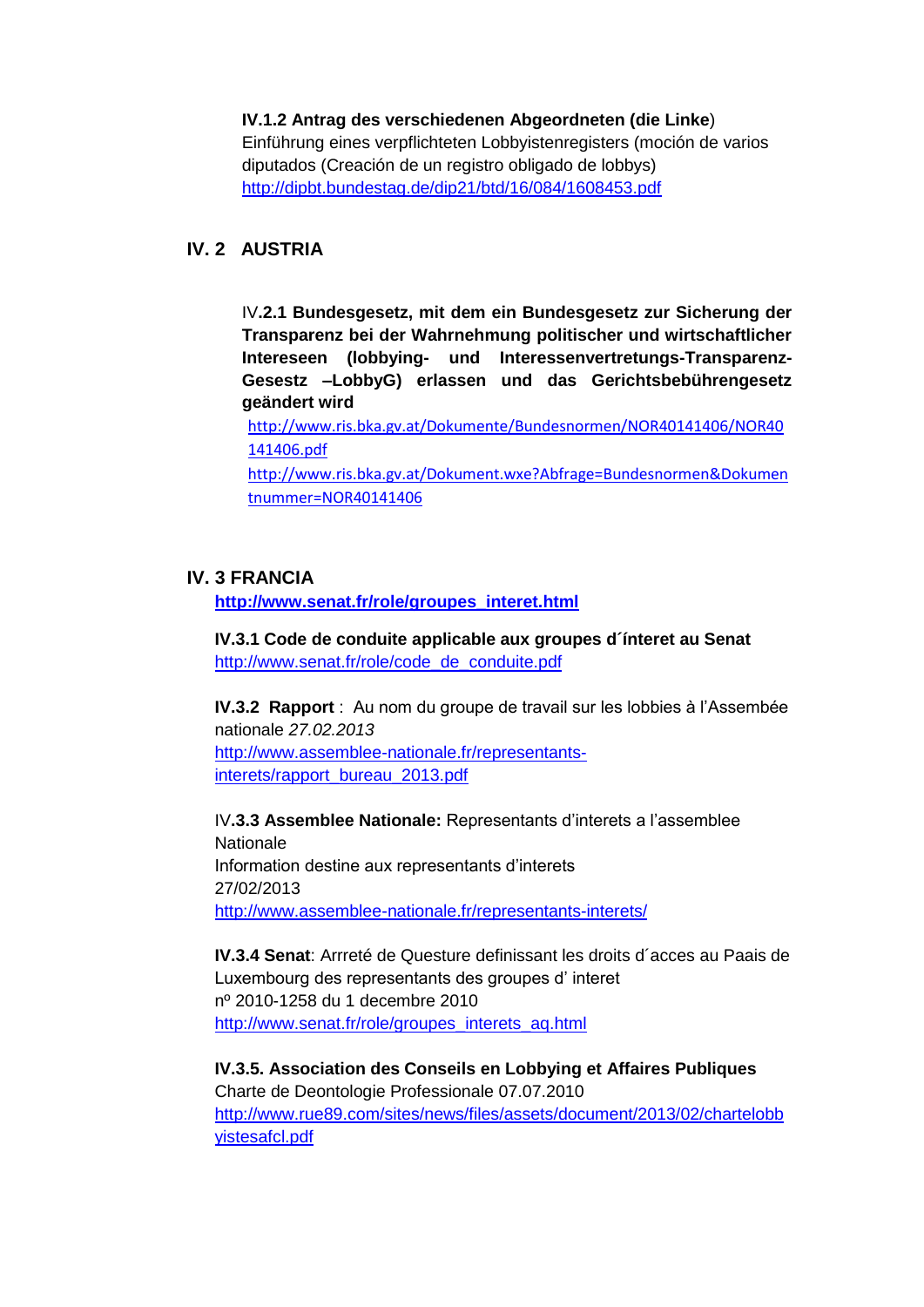### **IV.3.6 Code de condute applicable aux representants d' interets adopté par le Bureau le 2 juillet 2009**

<http://www.assemblee-nationale.fr/representants-interets/code.asp>

**IV.3.7 Assemblee Nationale**: proposition de Resolution tendant à modifier le Règlement de l'Assemblée nationale pour établir les règles de transparence concernant les groupes d'intérêts, (Nº 3399 de 30/10/2006)

<http://www.assemblee-nationale.fr/12/propositions/pion3399.asp>

# <span id="page-4-0"></span>**IV. 4 HUNGRIA**

**IV.4.1 Act XLIX of 2006 on Lobbying Activites** [http://www.aalep.eu/sites/default/files/documents/EU%20LOBBYING%2](http://www.aalep.eu/sites/default/files/documents/EU%20LOBBYING%20REGULATIONS-POLAND,HUNGARY,%20LITHUANIA.pdf) [0REGULATIONS-POLAND,HUNGARY,%20LITHUANIA.pdf](http://www.aalep.eu/sites/default/files/documents/EU%20LOBBYING%20REGULATIONS-POLAND,HUNGARY,%20LITHUANIA.pdf)

**IV.4.2 Government Decree 176/2006 (VIII.14**) on the Implementation of Act XLIX of 2006 on Lobbying Activities [http://search.oecd.org/officialdocuments/displaydocumentpdf/?cote=GO](http://search.oecd.org/officialdocuments/displaydocumentpdf/?cote=GOV/PGC/ETH/RD(2007)2&docLanguage=En) [V/PGC/ETH/RD\(2007\)2&docLanguage=En](http://search.oecd.org/officialdocuments/displaydocumentpdf/?cote=GOV/PGC/ETH/RD(2007)2&docLanguage=En)

**IV.4.3 The Law on Lobbying in Hungary, and its effects** [https://www.google.es/url?sa=t&rct=j&q=&esrc=s&source=web&cd=3&v](https://www.google.es/url?sa=t&rct=j&q=&esrc=s&source=web&cd=3&ved=0CEUQFjAC&url=http%3A%2F%2Fwww.europeum.org%2Fdoc%2Fmaterialy%2FHungary.ppt&ei=rcjKUdj7B8HB7AblmoDYDw&usg=AFQjCNGWaGAkq69b6gWH9btSZjxap0Q-9g&sig2=iKzocrzAeIJQ63_hIRXhEQ) [ed=0CEUQFjAC&url=http%3A%2F%2Fwww.europeum.org%2Fdoc%2F](https://www.google.es/url?sa=t&rct=j&q=&esrc=s&source=web&cd=3&ved=0CEUQFjAC&url=http%3A%2F%2Fwww.europeum.org%2Fdoc%2Fmaterialy%2FHungary.ppt&ei=rcjKUdj7B8HB7AblmoDYDw&usg=AFQjCNGWaGAkq69b6gWH9btSZjxap0Q-9g&sig2=iKzocrzAeIJQ63_hIRXhEQ) materialy%2FHungary.ppt&ei=rciKUdi7B8HB7AblmoDYDw&usg=AFQiC [NGWaGAkq69b6gWH9btSZjxap0Q-](https://www.google.es/url?sa=t&rct=j&q=&esrc=s&source=web&cd=3&ved=0CEUQFjAC&url=http%3A%2F%2Fwww.europeum.org%2Fdoc%2Fmaterialy%2FHungary.ppt&ei=rcjKUdj7B8HB7AblmoDYDw&usg=AFQjCNGWaGAkq69b6gWH9btSZjxap0Q-9g&sig2=iKzocrzAeIJQ63_hIRXhEQ)[9g&sig2=iKzocrzAeIJQ63\\_hIRXhEQ](https://www.google.es/url?sa=t&rct=j&q=&esrc=s&source=web&cd=3&ved=0CEUQFjAC&url=http%3A%2F%2Fwww.europeum.org%2Fdoc%2Fmaterialy%2FHungary.ppt&ei=rcjKUdj7B8HB7AblmoDYDw&usg=AFQjCNGWaGAkq69b6gWH9btSZjxap0Q-9g&sig2=iKzocrzAeIJQ63_hIRXhEQ)

# <span id="page-4-1"></span>**IV.5 IRLANDA**

**IV.5.1 Statutory Instruments Nº 256 of 2012 of Ethics in public office** (prescribed public bodies, designated Directorships of Public bodies and designated positions in public bodies) (Amendment) regulations 2012 <http://hr.per.gov.ie/files/2011/06/SI-582-of-2012.pdf>

# <span id="page-4-2"></span>**IV.6 LITUANIA**

**IV.6.1 Law on Lobbying Activities No VIII-1749 of June 2000** (As amended by Law No IX-308 of 8 May 2001 and Law No. IX 1385 of 30 March 2003) <http://www.legislationline.org/documents/id/4875>

# <span id="page-4-3"></span>**IV.7 MACEDONIA**

**IV.7.1 Law on Lobbying (2008**) [http://www.dksk.org.mk/en/images/stories/PDF/law/law\\_on\\_lobbying.pdf](http://www.dksk.org.mk/en/images/stories/PDF/law/law_on_lobbying.pdf)

[http://www.aalep.eu/macedonian\\_lobbying\\_centre](http://www.aalep.eu/macedonian_lobbying_centre)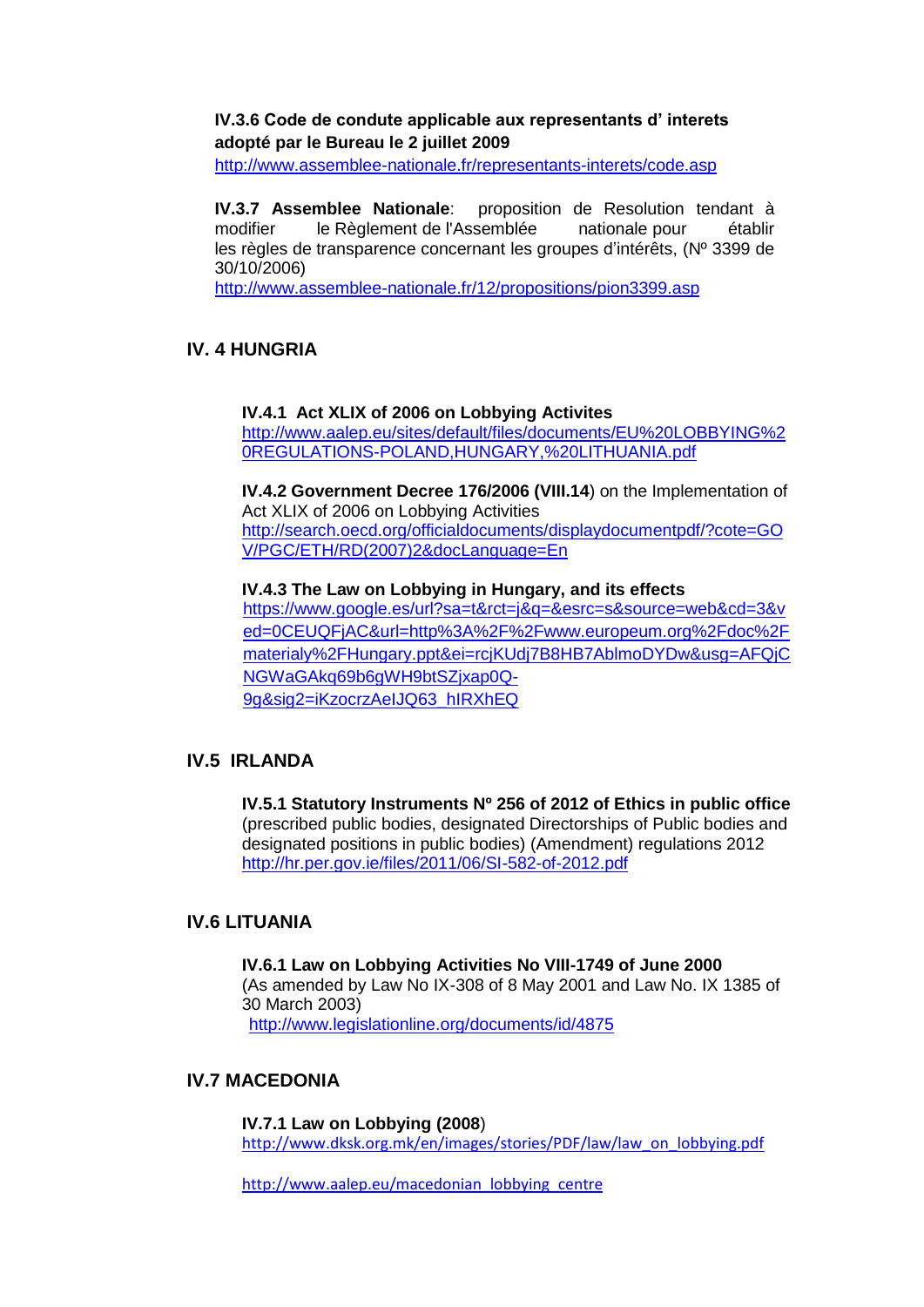[http://www.aalep.eu/THE\\_PUBLIC\\_POLICY\\_ADVOCACY\\_LANDSCAP](http://www.aalep.eu/THE_PUBLIC_POLICY_ADVOCACY_LANDSCAPE_IN_THE_FORMER_YUGOSLAVIA_) [E\\_IN\\_THE\\_FORMER\\_YUGOSLAVIA\\_](http://www.aalep.eu/THE_PUBLIC_POLICY_ADVOCACY_LANDSCAPE_IN_THE_FORMER_YUGOSLAVIA_)

### <span id="page-5-0"></span>**IV.8 POLONIA**

**IV.8.1 Act 0f 7 July 2005 on legislative and regulatory lobbying** [http://www.aalep.eu/sites/default/files/documents/EU%20LOBBYING%20REG](http://www.aalep.eu/sites/default/files/documents/EU%20LOBBYING%20REGULATIONS-POLAND,HUNGARY,%20LITHUANIA.pdf) [ULATIONS-POLAND,HUNGARY,%20LITHUANIA.pdf](http://www.aalep.eu/sites/default/files/documents/EU%20LOBBYING%20REGULATIONS-POLAND,HUNGARY,%20LITHUANIA.pdf)

**IV.8.2 Polonia**: International Symposium on the changing role of Parliament in the budget process: lobbying …. 2008 <http://www.oecd.org/site/sigma/publicationsdocuments/41831780.pdf>

**IV.8.3. Mawoski, Grzegorz** *Regulation of Lobbying in Poland* En: Europeum Institut for European policy 2012 [http://www.europeum.org/doc/pdf/makowski\\_PL.pdf](http://www.europeum.org/doc/pdf/makowski_PL.pdf)

# <span id="page-5-1"></span>**IV.9 REINO UNIDO**

**IV.9.1 Introducing a statutory register of lobbyists** - Political and Constitutional Reform (13.07.2012) **[http://www.publications.parliament.uk/pa/cm201213/cmselect/cmpo](http://www.publications.parliament.uk/pa/cm201213/cmselect/cmpolcon/153/15304.htm#n3) [lcon/153/15304.htm#n3](http://www.publications.parliament.uk/pa/cm201213/cmselect/cmpolcon/153/15304.htm#n3)**

**IV.9.2 Commercial Lobbyists (Registration and Code of Conduct) Bill** *31.01.2013*

[http://www.publications.parliament.uk/pa/bills/cbill/2012-](http://www.publications.parliament.uk/pa/bills/cbill/2012-2013/0039/2013039.pdf) [2013/0039/2013039.pdf](http://www.publications.parliament.uk/pa/bills/cbill/2012-2013/0039/2013039.pdf)

#### **IV.9.3 House of Commons**

Lobbying: Developments since the Committee´s First report of session 2008-09: government response to the Committee´s Fifth report of session 2009-2010 [http://www.publications.parliament.uk/pa/cm200910/cmselect/cmpubad](http://www.publications.parliament.uk/pa/cm200910/cmselect/cmpubadm/108/108.pdf) [m/108/108.pdf](http://www.publications.parliament.uk/pa/cm200910/cmselect/cmpubadm/108/108.pdf)

#### **IV.9.4 Lobbying Transparence Scottland Bill**

<http://www.scottish.parliament.uk/parliamentarybusiness/Bills/52990.aspx>

# <span id="page-5-2"></span>**IV.10 REPUBLICA CHECA**

### **IV.10.1 Spock, Radomir, Weiis, Tomas**

History, Debate and Perspective: Lobby En: Europeum Institut for European policy 2012 <http://www.europeum.org/images/spok-paper-lobbing.pdf>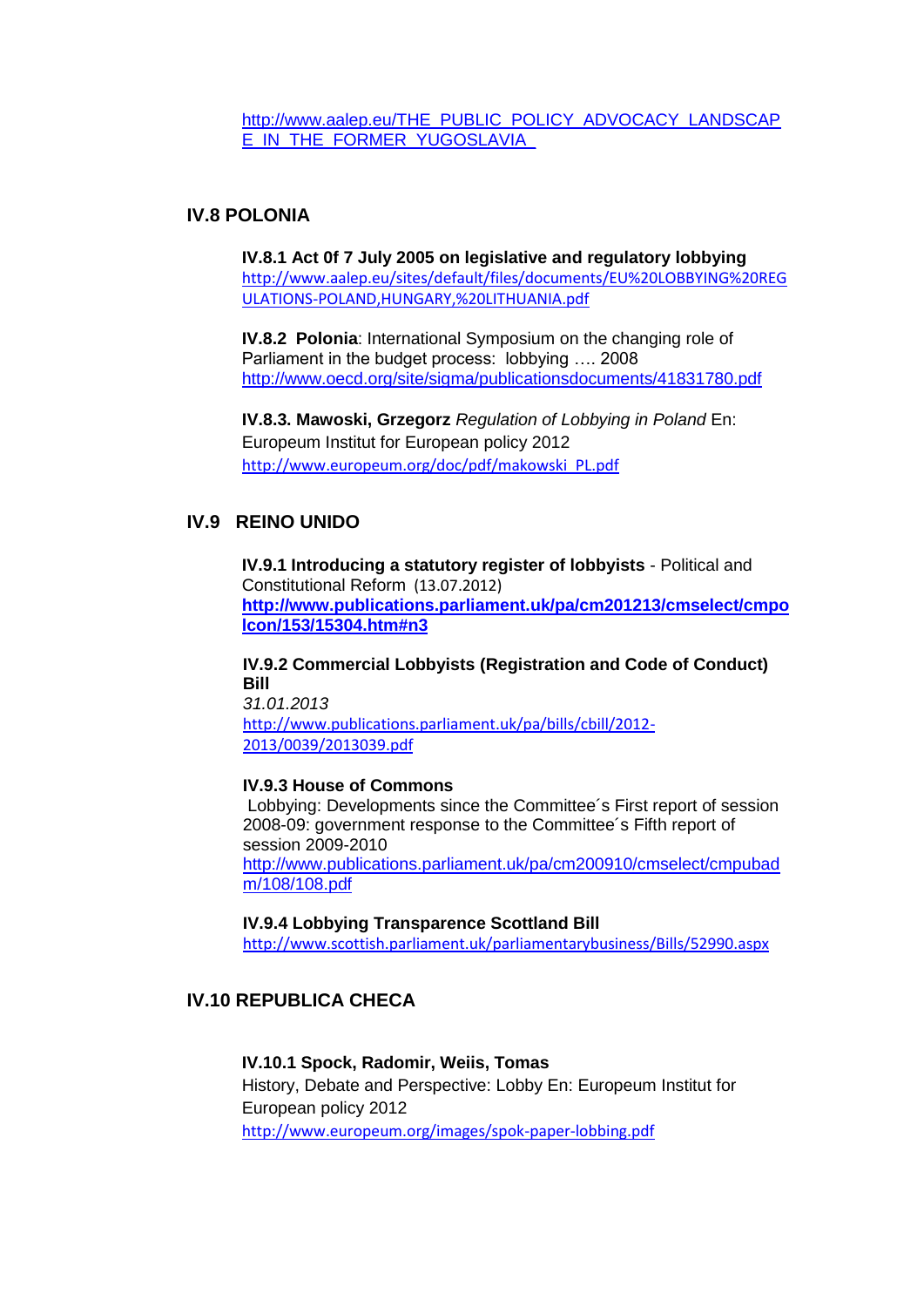# <span id="page-6-1"></span><span id="page-6-0"></span>**V. OTROS PAISES**

# **V. 1 AUSTRALIA**

V.1.1 Lobbying Code of Conduct (2011) [http://lobbyists.pmc.gov.au/conduct\\_code.cfm](http://lobbyists.pmc.gov.au/conduct_code.cfm) **[http://lobbyists.pmc.gov.au/government\\_rep/index.cfm](http://lobbyists.pmc.gov.au/government_rep/index.cfm)**

### <span id="page-6-2"></span>**V. 2 CANADA**

**[http://ocl-cal.gc.ca/eic/site/012.nsf/eng/h\\_00000.html](http://ocl-cal.gc.ca/eic/site/012.nsf/eng/h_00000.html)**

**V,2 .1. Lobbying Act R.S.C. 1985,** c. 44 (4th Supp.). Versión consolidada <http://laws-lois.justice.gc.ca/eng/acts/L-12.4/>

# <span id="page-6-3"></span>**V.3. CHILE**

**V.3.1 Ley que regula el Lobby (Boletín Nº 3407-07).**  Santiago diciembre 6 de 2006 [http://www.oas.org/juridico/spanish/mesicic2\\_chl\\_sc\\_anexo\\_10\\_sp.pdf](http://www.oas.org/juridico/spanish/mesicic2_chl_sc_anexo_10_sp.pdf)

# <span id="page-6-4"></span>**V. 4 ESTADOS UNIDOS**

**V.4 1 Lobbying Disclosure Act Guidance.19.12.1995** (Last revised February 15, 2013**)** [http://lobbyingdisclosure.house.gov/amended\\_lda\\_guide.html](http://lobbyingdisclosure.house.gov/amended_lda_guide.html)

V**.4.2 Executive Order 13490 of January 21, 2009** Ethics Commitments by Executiv Branch Personnel [http://www.whitehouse.gov/the\\_press\\_office/ExecutiveOrder-](http://www.whitehouse.gov/the_press_office/ExecutiveOrder-EthicsCommitments)**[EthicsCommitments](http://www.whitehouse.gov/the_press_office/ExecutiveOrder-EthicsCommitments)** 

**V4.3 Making the U.S. Lobbying Disclosure Act Work as intended**: Implications for the European Transparency Initiative by Craig Holman 2003

<http://www.citizen.org/documents/Making-LDA-Work.pdf>

### <span id="page-6-5"></span>**V.5 PERU**

**V.5.1 Ley nº 28024/2004 que regula la gestión de intereses en la Administración púbica** 

<http://www.congreso.gob.pe/ntley/Imagenes/Leyes/28024.pdf>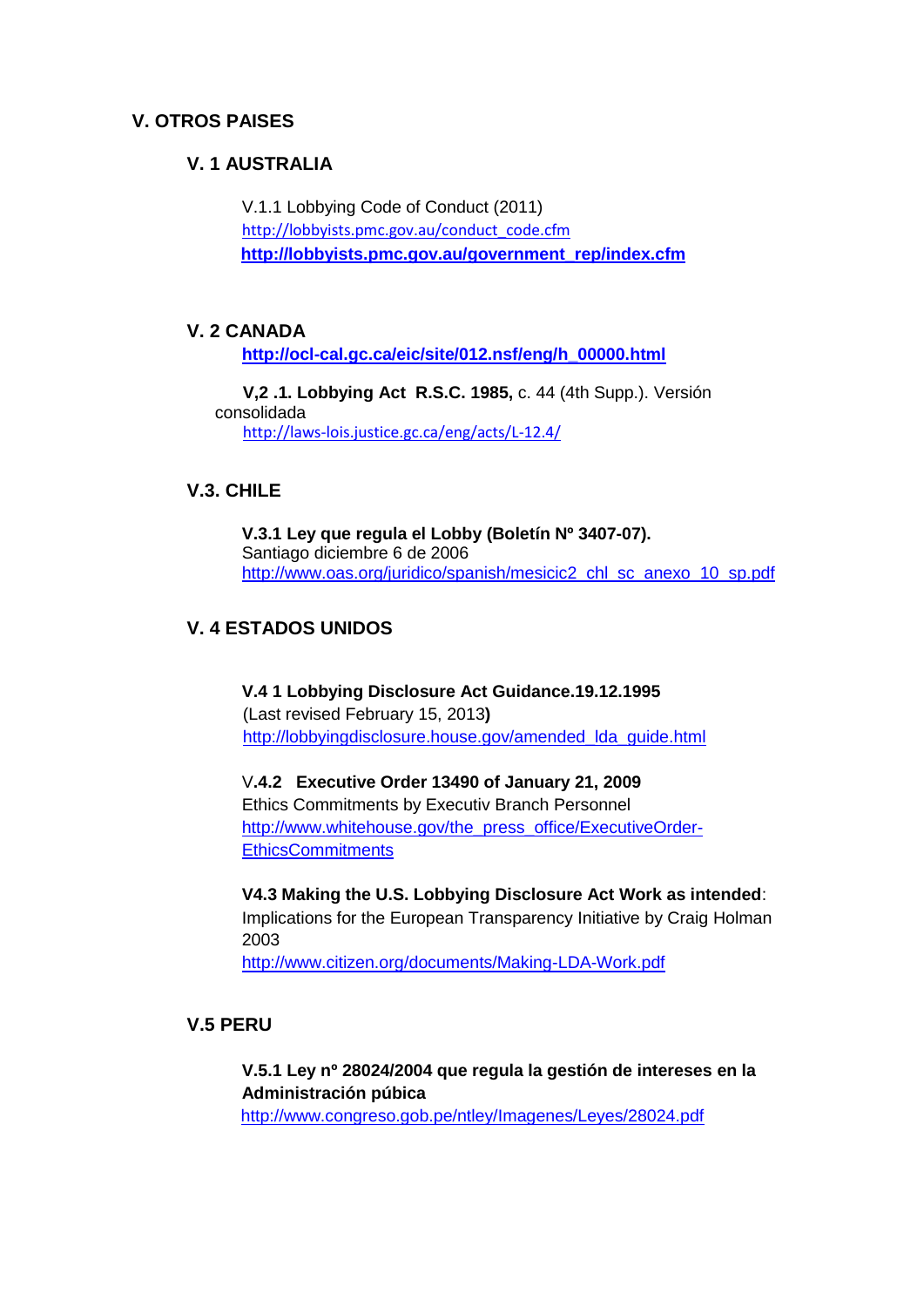V**.5.2 Decreto Supremo Nº 099-2003-PCM1 Aprueban Reglamento de la Ley Nº 28024 que regula la Gestión de Intereses en la Administración Pública** [http://dgffs.minag.gob.pe/pasf/documentos/marconormativo/DECRETOS](http://dgffs.minag.gob.pe/pasf/documentos/marconormativo/DECRETOSUPREMON099-2003-PCM.pdf) [UPREMON099-2003-PCM.pdf](http://dgffs.minag.gob.pe/pasf/documentos/marconormativo/DECRETOSUPREMON099-2003-PCM.pdf)

### <span id="page-7-1"></span><span id="page-7-0"></span>**VI. OTRA DOCUMENTACION**

### **VI.1 PUBLICACIONES E INFORMES**

### **VI.1.1 GRECO :THIRTEENTH GENERAL ACTIVITY REPORT (2012) Adopted by GRECO 59 (18-22 March 2013) Lobbying and corruption**

[http://www.coe.int/t/dghl/monitoring/greco/documents/2013/Greco\(2013\)1\\_](http://www.coe.int/t/dghl/monitoring/greco/documents/2013/Greco(2013)1_Gen.Act.Report2012_EN.pdf) [Gen.Act.Report2012\\_EN.pdf](http://www.coe.int/t/dghl/monitoring/greco/documents/2013/Greco(2013)1_Gen.Act.Report2012_EN.pdf)

*VI.1.2* **Organisation de Cooperation et de Deveploment Economiques***. Lobbyists, government and public trust: promoting integrity by self-regulation* **En:. GOV/PGC (2009)**

[http://search.oecd.org/officialdocuments/displaydocumentpdf/?doclanguage](http://search.oecd.org/officialdocuments/displaydocumentpdf/?doclanguage=en&cote=gov/pgc(2009)9) [=en&cote=gov/pgc\(2009\)9](http://search.oecd.org/officialdocuments/displaydocumentpdf/?doclanguage=en&cote=gov/pgc(2009)9)

#### **VI.1.3 Flannery, Paul**

*Lobbying regulation in the EU: A comparison with the USA & Canada* <http://www.spr.tcdlife.ie/seperatearticles/xxarticles/ireeuropelobbying.pdf>

#### **VI.1.4 Holmann, Craig Luneburg, William**

*Lobbying and transparency: a comparative analysis of regulatory reform* En: Macmillan Publishers, Interest Groups&Advocay, Vol,. 1, 1, 2012, pp. 75-104

<http://www.palgrave-journals.com/iga/journal/v1/n1/pdf/iga20124a.pdf>

### **VI.1.5 Holman, Craig**

*Lobbying reform in the United States and the European Union: Progress on two Continents* En: Public Citizen, 2009 <http://www.citizen.org/documents/Lobbying-Reform-in-the-US-EU.pdf>

#### **VI.1.6 Kalalnins, Valts**

*Transparency in Lobbying: Comparative Review of Existing and Emerging regulatory regimes. En:* Centre for public policy, 2011

**VI.1.7 Institute of Public Administration***: Regulation of lobbyists in developed countries. Current rules and practices*

**VI.1.8 Hoppe, Tilman**n *Transparenz per Gesetz? Zu einem kïunftigen Lobbyisten Register en:* ZRP 2/2009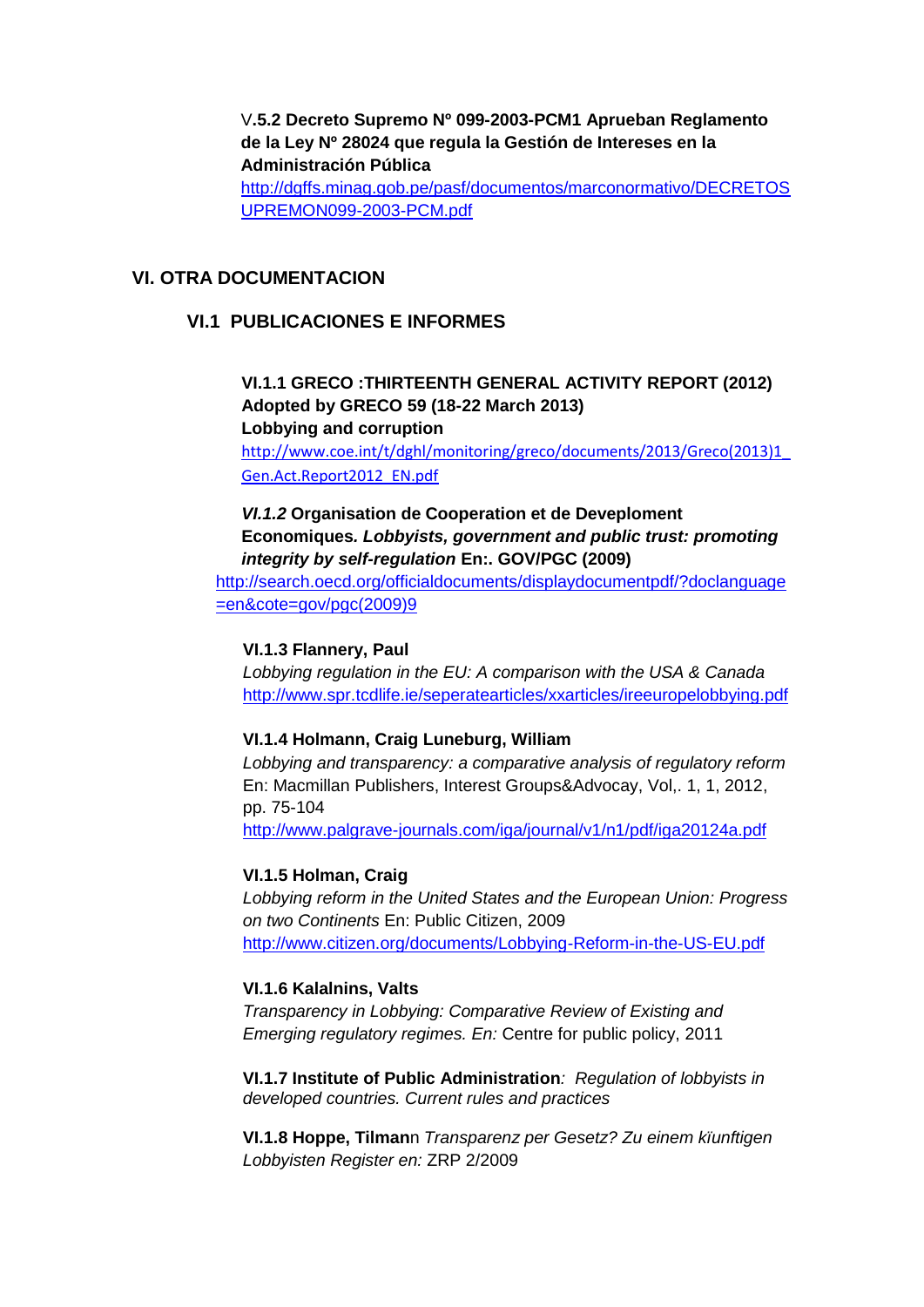### <span id="page-8-0"></span>**VII. PAGINAS WEB**

**APRI Asociación de profesionales de las relaciones institucionales**  <http://relacionesinstitucionales.es/>

**Corporate Europe Observatory** <http://corporateeurope.org/>

**Lobbycracia** <http://lobbycraciaeu.wordpress.com/tag/lobby-empresarial/>

#### **RetiEspaña**

<http://www.retionline.es/>

# <span id="page-8-1"></span>**VIII. BIBLIOGRAFÏA**

ADAMS, Brian E.: *Citizen lobbyists : local efforts to influence public policy*. Philadelphia : Temple University Press, 2007

AGUILAR FERNÁNDEZ, Susana: "El activismo político de la Iglesia católica durante el gobierno de Zapatero, 2004-2010", en *Papers : Revista de Sociología,* v. 95, nº 4, oct.-dec, 2010; pp. 1129-1155

AINSWORTH, Scott H.: "The role of legislators in the determination of interest group influence", en *Legislative Studies Quarterly*, v. 22, nº 4, 1997; pp. 517-533

ANDRÉS SANZ, Jesús de: "Actores y acción colectiva : élites, movimientos sociales y grupos de presión", en *Teoría del Estado,* 2007; pp. 501-527

APOLLONIO, Dorie: "Access and Lobbying: looking beyond the corruption paradigm", en *Hastings Constitutional Law Quarterly,* v. 36, n. 1, Fall 2008; pp. 13-50

AYBERK, Ural ; SCHENKER, François-Pierre: "Des lobbies européens : entre pluralisme et clientelisme", en *Revue Française de Science Politique* , v. 48, nº 6, 1998; pp. 725-755

AUTRET, Florence: *Les manipulateurs : le pouvoir des lobbys*.- Paris : Denoël, [2003]

BALANYÁ, Belén, (et al.): *Europe Inc. : liaisons dangereuses entre institutions and milieux d'affaires européens*. Marseille : Agone, 2000

**-----**: *Europe Inc. : regional and global restructuring and the rise of corporate power*. London [etc.] : Pluto Press in association with Corporate Europe Observatory, 2000

**-----**: *Europa S.A. : la influencia de las multinacionales en la construcción de la UE*. Barcelona : Icaria, 2002, 366 pp.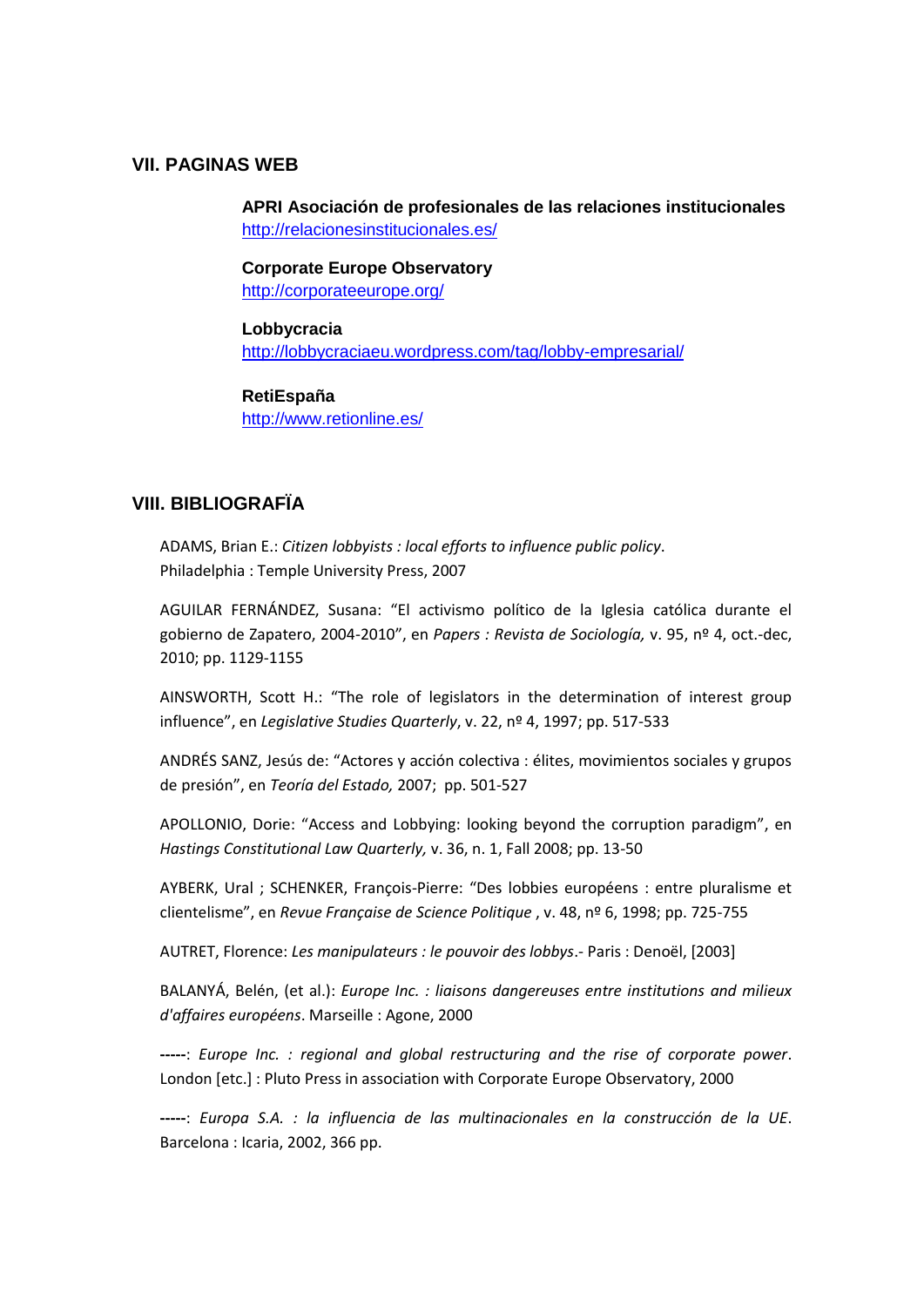BAKER, Paula: *Money and politics*. University Park, PA : Pennsylvania State University Press, 2002

BALDWIN, Richard E. ; ROBERT-NICOUD, Frédéric: *Entry and asymmetric lobbying : why governments pick losers*. Cambridge, MA : National Bureau of Economic Research, 2002

BALLA, Steven J. ; WRIGHT, John R.: "Interest groups, advisory committees, and congressional control of the bureaucracy", en *American Journal of Political Science,* v. 45, nº 4, October; 2001; pp. 799-812

BALME, Richard ; CHABANET, Didier: *European governance and democracy : power and protest in the EU*. Lanham [etc.] : Rowman & Littlefield, cop. 2008

BARBERIS, Peter ; MCHUGH, John y TYLDESLEY, Mike: *Encyclopedia of British and Irish political organizations : parties, groups and movements of the twentieth century*. London: Pinter, 2000

BEAUFORT, Viviane de: *Lobbying, portraits croisés :pour en finir avec les idées reçues*. Paris : Autrement, cop. 2008

BENSOUDA, Nourredine: "Groupes de pression et prise de décision fiscale au Maroc", en *Revue Française de Finances Publiques,* nº 94, mai 2006; pp. 137-155

BENTIVEGNA, Sara: *"Rethinking Politics in the World of ICTs*", en *European Journal of Communication*, v. 21, nº 3, Sept. 2006; pp. 331-343

BEYERS, Jan: "Gaining and seeking access : the European adaptation of domestic interest associations, en *European Journal of Political*, v. 41, nº 5, 2002; pp. 585-612

BEYERS, Jan ; EISING, Rainer y MALONEY, William A*.: Interest group politics in Europe : lessons from EU studies and comparative politics*. London [etc.] : Routledge, 2010.

BEYERS, Jan ; KERREMANS, Bart: "Bureaucrats, politicans, and societal interests : how is European policy making politicized?", en *Comparative Political Studies*, v. 37, nº 10, December, 2004 ; pp. 1119-1150

BINDERKRANTZ, Anne: "Interest group strategies : navigating between privileged access and strategies of pressure", en *Political Studies*, v. 53, nº 4, December, 2005; pp. 694-715

**-----**: "Strategies of influence : "How interest organizations react to changes in parliamentary influence and activity", en *Scandinavian Political Studies*, v. 26, nº 4, 2003; pp. 287-306

BLOM-HANSEN, J.: "Organized interests and the state : a disintegrating relationship? : evidence from Denmark", en *European Journal of Political Research*. Dordrecht [etc.] : Kluwer, v. 39, nº 3, May, 2001; p. 391-416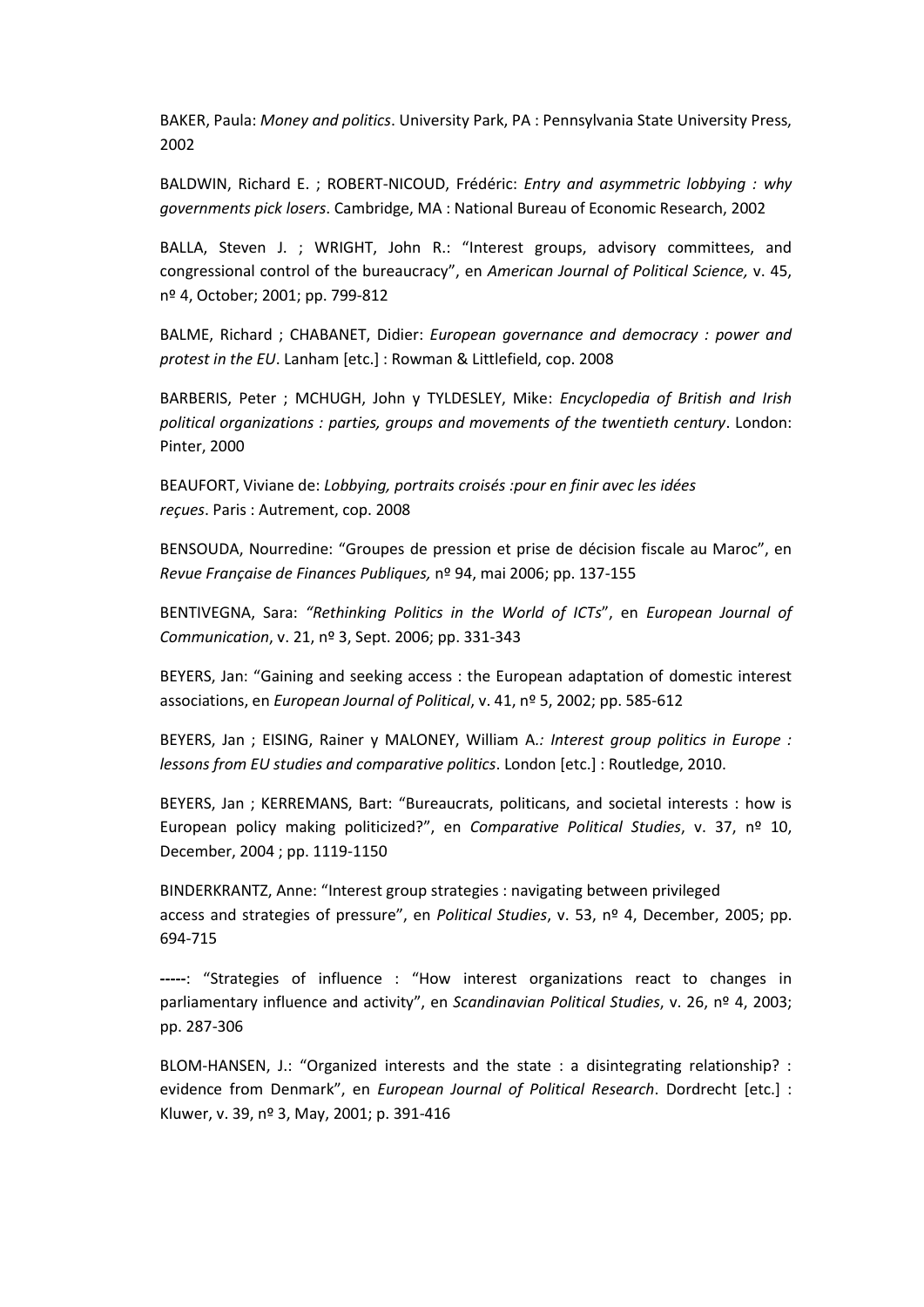BOATRIGHT, Robert G.: "Interest Group Adaptations to Campaign Finance Reform in Canada and the United States", en *Canadian Journal of Political Science*, v. 42, nº 1, Mar, 2009; pp. 17-43

BOIN, Caroline ; MARCHESETTI, Andrea: *Friends of the EU [Recurso electrónico]: the costs of a taxpayer-funded green lobby.* London : International Policy Network, 2010

BORGE BRAVO, Rosa Teresa ; CUADROS, Diana: " La organización de intereses políticos", en *La Democracia Española : realidades y desafíos : análisis del sistema político español*. Barcelona : UOC, 2006; pp. 135-200

BOUWEN, P.: "Exchanging access goods for access : a comparative study of busines lobbying in the European Union institutions", en *European Journal of Political Research*, v. 43, nº 3, May, 2004; pp. 337-369

BOWLER, Shaun ; HANNEMAN, Robert: "Just how pluralist is direct democracy? : the structure of interest group participation in ballot proposition elections", en *Political Research Quarterly*, v. 59, nº 4, December, 2006; p. 557-568

BRODIE, Ian: "Interest group litigation and the embedded State : Canada's court challenges program", en *Canadian Journal of Political Science = Revue Canadienne de Science Politique*, v. 34, nº 2, Juin, 2001; pp.357-376

BRUNELL, Thomas L.: "The relationship between political parties and interest groups : explaining patterns of PAC contributions to candidates for Congress", en *Political Research Quarterly*, v. 58, nº 4, December, 2005; pp. 681-689

BURLEY, Helen (et al.) (eds.): *Bursting the Brussels bubble : the battle to expose corporate lobbying at the heart of the EU*. Brussels : Alter-EU, 2010

CABOT TORÉS, Natalia: *Los lobbies en la Unión Europea*. [S. l.] : Universitat Abat Oliva CEU, 2009

CABRERA, Mercedes ; REY REGUILLO, Fernando del: *El poder de los empresarios : política e intereses económicos en la España contemporánea, 1875-2000*. Madrid : Taurus, D. L. 2002

CAMPO GARCÍA, Esther del: "Los grupos de presión", en Paloma Román Marugán (coordinadora) ; Carmen Ninou...[et al.] : *Sistema Político Español*. Madrid [etc.] : McGraw Hill, [2001]

CARDEÑOSA, Bruno: *W de Wikileaks : la venganza contra las mentiras del poder*. Barcelona : Libros Cúpula, 2011

CARPENTER, Chad: "Businesses, green groups and the media: the role of nongovernmental organizations in the climate change debate", en *International Affairs*. v. 77, nº 2, Apr. 2001; p. 313-328

CASTILLO ESPARCIA, Antonio: *Los grupos de presión ante la sociedad de la comunicación*. [Málaga] : Servicio de Publicaciones de la Universidad de Málaga, [2001]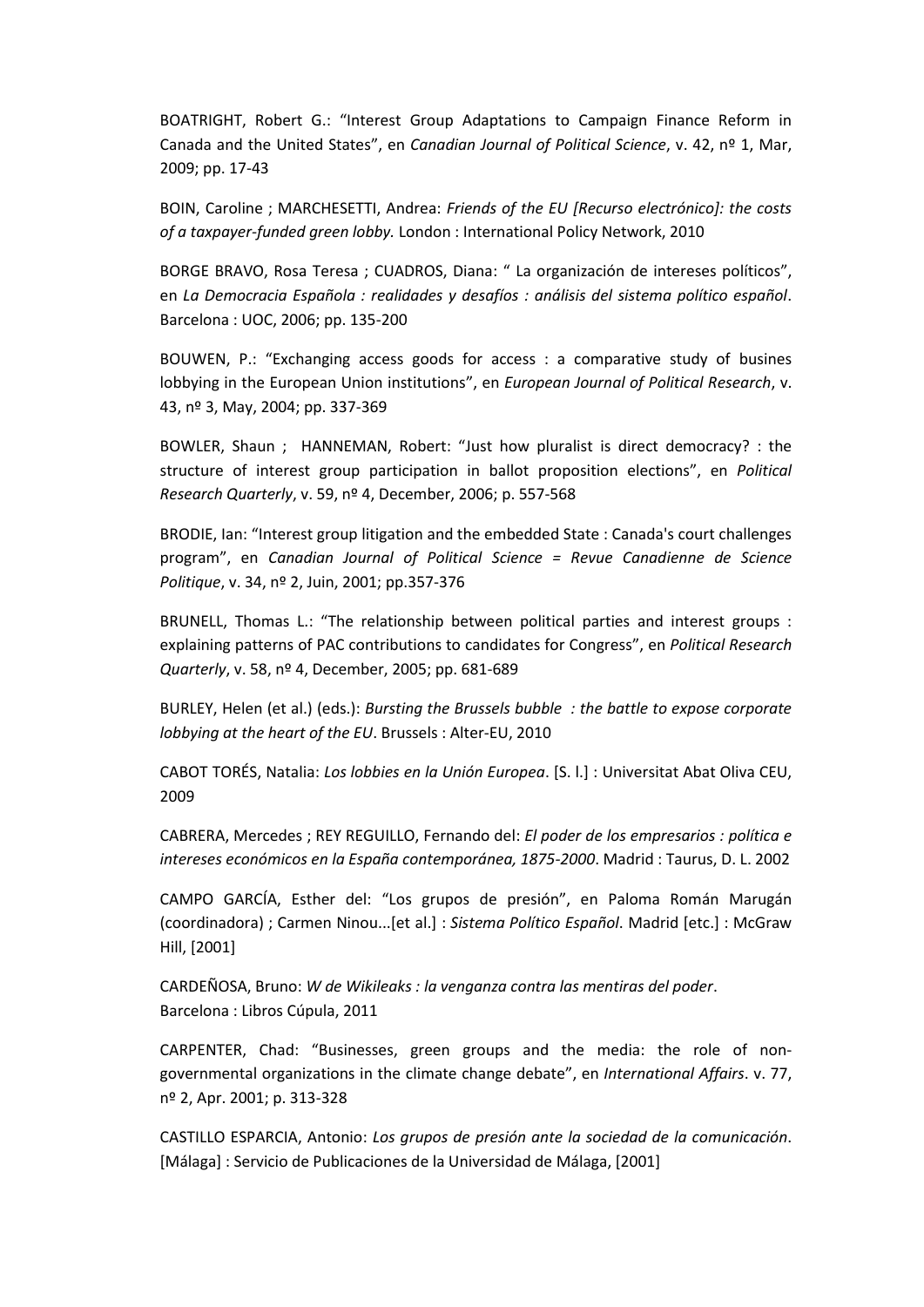-----: Lobby y comunicación [recurso electronico] : el lobbying como estrategia *comunicativa*. Sevilla ; Zamora : Comunicación Social, 2011

CEDRONI, Lorella: *La rappresentanza politica : teorie e modelli*. Milano : Franco Angeli, [2007].

CHABANET, Didier: "Les enjeux de la codification des groupes d'intérêt au sein de l'UE", en *Revue Française de Science Politique*, v.59, nº 5, oct., 2009; pp. 997-102

CHAQUÉS BONAFONT, Laura: "Nuevo paradigma, nuevo contexto institucional: el caso de la política farmacéutica", en *Gestión y Análisis de Políticas Públicas,* nº 1, en.-jun., 2009; pp. 65-86

CHECCOLI, Tiziano: "Il fenomeno del lobbying negli Stati Uniti e nell'Unione Europea", en *Quaderni Costituzionali*, nº. 4, dic., 2006; pp. 719-742

CHERRY, Normand: " Parliamentarians: lobbyists or instruments of lobbyists?",en *Canadian Parliamentary* Review, v. 20, nº 3, 1997; pp. 12-13

CHICOTE, Javier: *Socialistas de élite : Felipe y los felipistas : de Suresnes al club del millón de euros*. Madrid : La Esfera de los Libros, 2012

CHIEFFI, Lorenzo: *Rappresentanza politica, gruppi di pressione, elites al potere : atti del convegno di Caserta, 6-7 maggio 2005*. Torino : G. Giappichelli, 2006

CIGLER, Allan J. ; LOOMIS, Burdett A. (eds.): *Interest group politics*. Washington : Congressional Quarterly, 2002

CLAMEN, Michel: *Le Lobbying et ses secrets :guide des techniques d'influence*. Paris : Dunod, D.L. 2000

-----: *Manuel de lobbying*. Paris : Dunoz, cop. 2005

CLIFTON, Judith (et al.): *Redes de empresas en España : una perspectiva teórica, histórica y global*. Madrid : LID, 2005

COEN, David (ed.): "Empirical and theoretical studies in EU lobbying", en *Journal of European Public Policy*, v.14, nº. 3, 2007; pp. 333-345

-----: *Lobbying in the European Union [recurso electrónico]*. Brussels : European Parliament, 2007

COLLINS, Paul M.: *Friends of the Supreme Court : interest groups and judicial decision making*. New York : Oxford University Press, 2008

CONSTANTY, Hélène ; NOUZILLE, Vincent: *Députés sous influences : le vrai pouvoir des lobbies à l'Assemblée Nationale*. [Paris] : Fayard, [2006]

CORZO FERNÁNDEZ, Susana: *El clientelismo político como intercambio*. Barcelona : Institut de Ciències Polítiques i Socials, 2002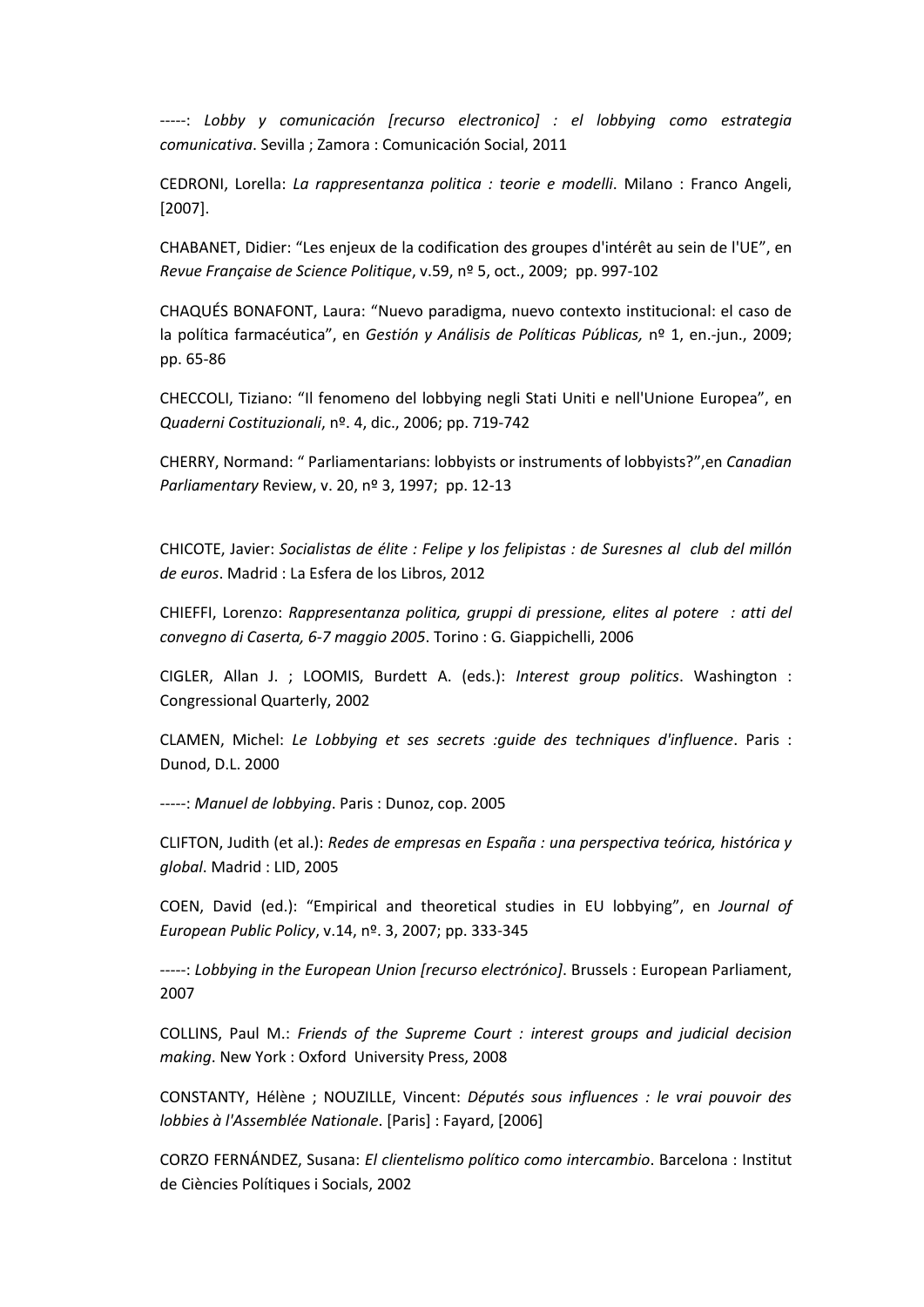COXALL, Bill: *Pressure groups in British politics*. Harlow, England [etc.] : Longman, 2001

CRUELLS, Marta ; IBARRA, Pedro (eds.): *La democracia del futuro : del 15 M a la emergencia de una sociedad civil viva*. Barcelona : Icaria, 2013

DALTON, Russell: "The Environmental Movement and the Modes of Political Action", en *Comparative Political Studies*, v.36, nº 7, Sept., 2003; pp. 743-771

DAVIS, Aeron: *Public relations democracy : public relations, politics, and the mass media in Britain*. Manchester ; New York : Manchester University Press, 2002

DEDERER, Hans-Georg: *Korporative Staatsgewalt :Integration privat organisierter Interessen in die Ausübung von Staatsfunktionen. Zugleich eine Rekonstruktion der Legitimationsdogmatik*. Tübingen : Mohr Siebeck, 2004

DELGADO SOTILLOS, Irene ; LÓPEZ NIETO, Lourdes (comps.): *Actores y comportamiento político*. Madrid : Universidad Nacional de Educación a Distancia, 2011

DELGADO SOTILLOS, Irene: *Comportamiento político, partidos y grupos de presión : sociología electoral : addenda*. Madrid : Universidad Nacional de Educación a Distancia, 2003

DESHAZO, J. R.: "Public Agencies as Lobbyists", en *Columbia Law Review*, v.105, nº 8, Dec., 2005; pp. 2217-2309

DI GIOACCHINO, Debora ; GINEBRI, Sergio y SABANI, Laura: *The role of organized interest groups in policy making*. Houndmills, [etc.] : Palgrave Macmillan, 2004

DÍAZ-MAROTO Y VILLAREJO, Julio: "Sobre la práctica del lobby y los delitos de tráfico de influencias", en *La Ley*, nº 7286, 18 nov., 2009

DORAN, Kim: "A Lobbyst's Observations on the Lobbying Act", en *Canadian Parliamentary Review*, v.33, nº 1, Spring, 2010; pp. 24-25

EGIDO SIGÜENZA, José Antonio: "La actividad de los lobbys privados en relación a la administración pública :un estudio de caso en Bilbao", en *Inguruak. Revista de Sociología*, nº 30, 2001; pp.185-194

EISING, Rainer: "Interest groups and the Europen Union", en edited by Michelle Cini: *European Union Politics.* Oxford : Oxford University Press, 2003.

ESTEBAN, Joan María ; RAY, Debraj: *Wealth constraints, lobbying and the efficiency of public allocation*. A Coruña [etc.] : Instituto de Estudios Económicos de Galicia, [etc.], 2000

ESTULIN, Daniel: *La historia definitiva del Club Bilderberger*. Barcelona : Planeta, 2008

-----: *Los señores de las sombras : la verdad sobre el tejido de intereses ocultos que decide el destino del mundo*. Barcelona : Planeta, 2007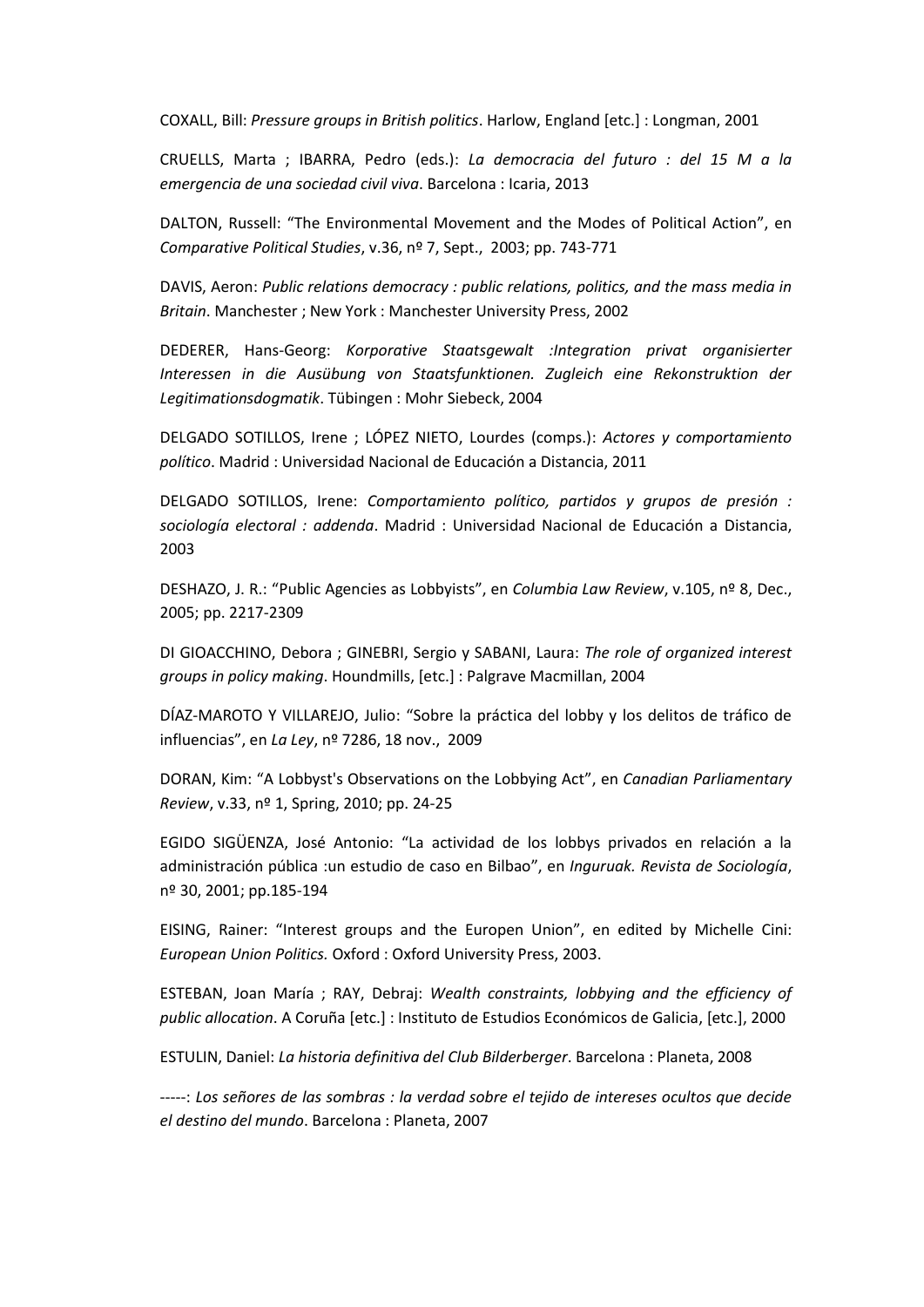-----: *La verdadera historia del Club Bilderberg*. [Barcelona] : Bronce, 2005.

EUROPA : *La necesidad de nuevos liderazgos : coloquio ESADE, Madrid 30 de Noviembre de 2005*. Madrid : ESADE, [2006?]

FAAS, Thorsten: "To defect or not to defect? : national, institutional and party group pressures on meps and their consequences for party group cohesion in the European Parliament", en *European Journal of Political Research* , v. 42, nº 6, 2003; pp. 841-866

FAGES, Fabrice: "Lobbying: la nouvelle donnée constitutionnelle", en *Recueil Dalloz*, nº 5, 4 févr., 2010; pp. 277-282

FALKNER, Gerda: " Rappresentanza degli interessi e politiche pubbliche nell'Unione Europea", en *Rivista Italiana di Scienza Politica*, nº. April, 2000, pp. 3-41

FARRELL, David M. ; SCHMITT-BECK, Rüdiger (eds.): *Non-party actors in electoral politics : the role of interest groups and independent citizens in contemporary election campaigns.* Baden-Baden : Nomos Verlagsgesellschaft, 2008

FEDELI, Silvia: "La regolamentazione del lobbying parlamentare: esperienze straniere e prospettive per l'Italia", en *Economia Pubblica*, nº 2, 2000; pp. 33-55

FELLOWES, Matthew C. ; GRAY, Virginia y LOWERY, David: "What's on the table? : the content of state policy agendas", en *Party* Politics, v.12, nº 1, January, 2006; pp. 35-55

FIGUEIREDO, Joao Manuel Pacheco de ; FIGUEIREDO, Rui J. P.: *The allocation of resources by interest groups : lobbying, litigation and administrative regulation*. Cambridge, MA : National Bureau of Economic Research, 2002

FIGUEIREDO, Joao Manuel Pacheco de ; SILVERMAN, Brian S.: *Academic Earmarks and the return to lobbying*. Cambridge, MA : National Bureau of Economic Research, 2002

FIGUEIREDO, Joao Manuel Pacheco de ; TILLER, Emerson H.: *The structure and conduct of corporate lobbying :how firms lobby the Federal Communications Commission*. Cambridge, MA : National Bureau of Economic Research, 2000

FOUNDATION FOR PUBLIC AFFAIRS (ed.): *Public interest profiles, 2001-2002*. Washington, D.C : Congressional Quarterly, Inc, 2001

FRANCES, Juan: *¡Que vienen los lobbies! : el opaco negocio de las influencias en España.* Barcelona : Destino, D.L. 2013

FRANZ, Michael: *Choices and changes : interest groups in the electoral process*. Philadelphia : Temple University, 2008

GARCÍA LORENZO, Antonio: "La Estrategia de lobbying de las empresas en el campo de la política de la competencia de la Unión Europea", en *[coordinadores, Rafael María García Rodríguez, Valentín Alejandro Martínez Fernández] : Economía, Empresa y Sociedad : homenaje a Eduardo Barreiros*. A Coruña: Universidade da Coruña, D.L. 2002; pp.191-196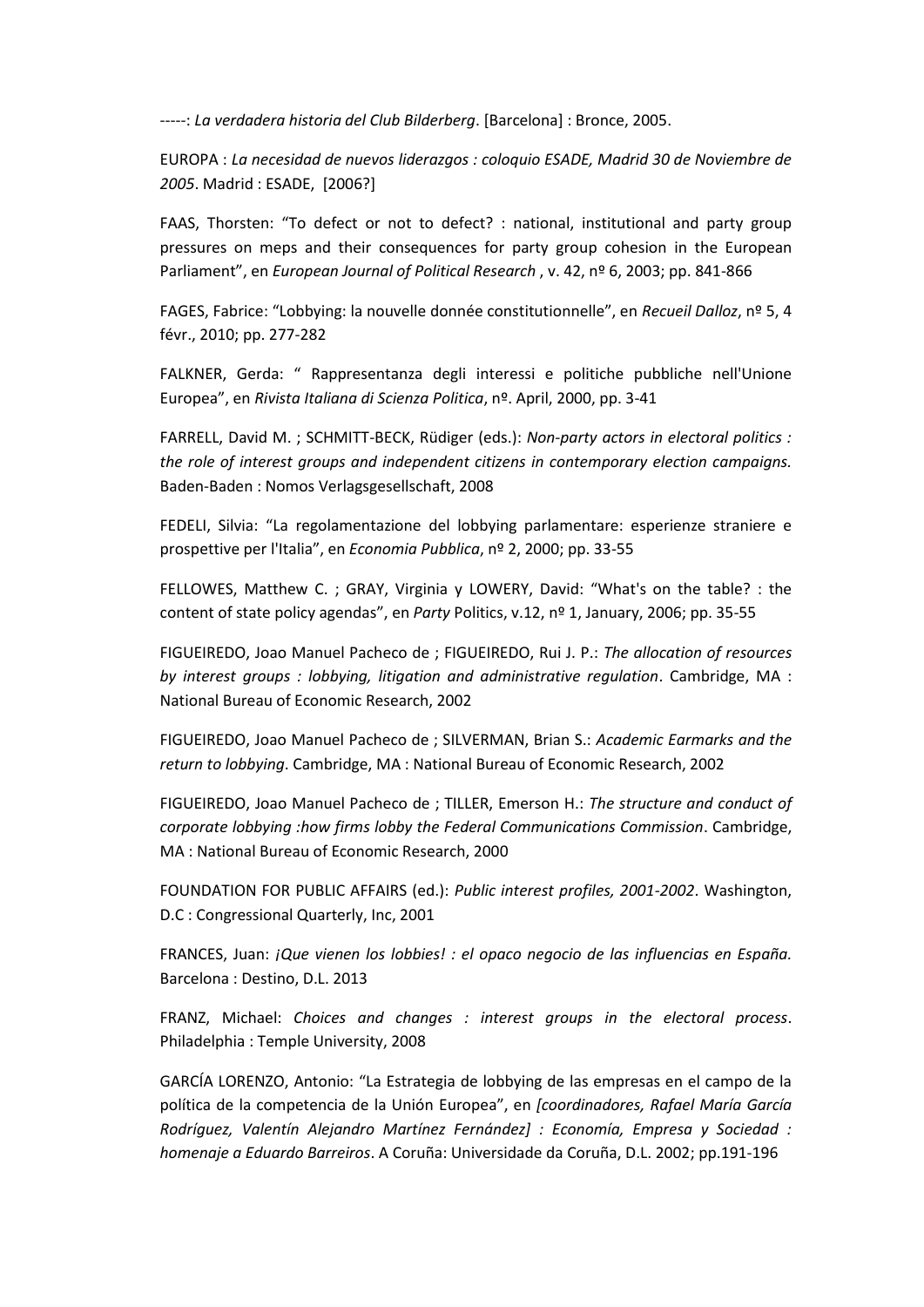-----: *La Participación de los grupos de interés en el proceso político de decisión. Coruña* : Universidade da Coruña. Facultad de Ciencias Económicas y Empresariales, 2000

GARCÍA MEXIA, Pablo: *Ética y gobernanza : estado y sociedad ante el abuso de poder*. Valencia : Tirant lo Blanch, 2008

GARCÍA-ORCOYEN TORMO, Cristina: *¿Lobby? : tu derecho a influir en la política europea*. [Madrid?] : C. García-Orcoyen, 2003

GAVIN, Neil T.: "Pressure group direct action on climate change: the role of the media and the web in Britain : a case study", en *The British Journal of Politics and International Relations*, v.12, nº 3, Aug., 2010; pp. 459-475

GAWANDE, Kishore ; HOEKMAN, Bernard: *Lobbying and agricultural trade policy in the United States*. London : Centre for Economic Policy Research, 2006

GAWANDE, Kishore ; KRISHA, Pravin ; OLARREAGA, Marcelo Lobbying competition over trade policy. London : Centre for Economic Policy Research, 2009

GEHLBACH, Scott: "The consequences of collective action : an incomplete-contracts approach", en AJPS : *American Journal of Political Science,* v. 50, nº 3, July, 2006; pp. 802- 823

GERLACH, Carina: "Does business really run EU trade policy? : observations about EU trade policy lobbying", en *Politics : The Political Studies*, v. 26, nº 3, September, 2006; pp. 176- 183

GERLACH, Luther P.: "La estructura de los movimientos sociales : el activismo ecologista y sus oponentes", en John Arquilla y David Ronfeldt [editores] : *Redes y Guerras en Red : el futuro del terrorismo, el crimen organizado y el activismo político.* Madrid : Alianza Editorial, [2003]

GIANNONE, Carlo: *Gruppi di interesse, finanza pubblica e istituzioni*. Napoli [etc.] : Edizioni Scientifiche Italiane, [2004]

GOMEZ CALERO, Juan: *Las agrupaciones de interés económico : las uniones temporales de empresas*. Madrid [etc.] : Marcial Pons, 2001

GÓMEZ VALLE, José de Jesús: *El cabildeo de los grupos de presión a la Cámara de Diputados en México durante la LVIII Legislatura (2000-2003*). Guadalajara, México : Instituto Electoral del Estado de Jalisco,2006

GRANT, Wyn: "Interest groups", en edited by Roland Axtmann : *Understanding Democratic Politics : an introduction*. London ; Thousand Oaks, California ; New Delhi : Sage, 2000

-----: *Pressure groups and British politics*. Houndmills, Basingstoke, Hampshire : Macmillan Press, 2000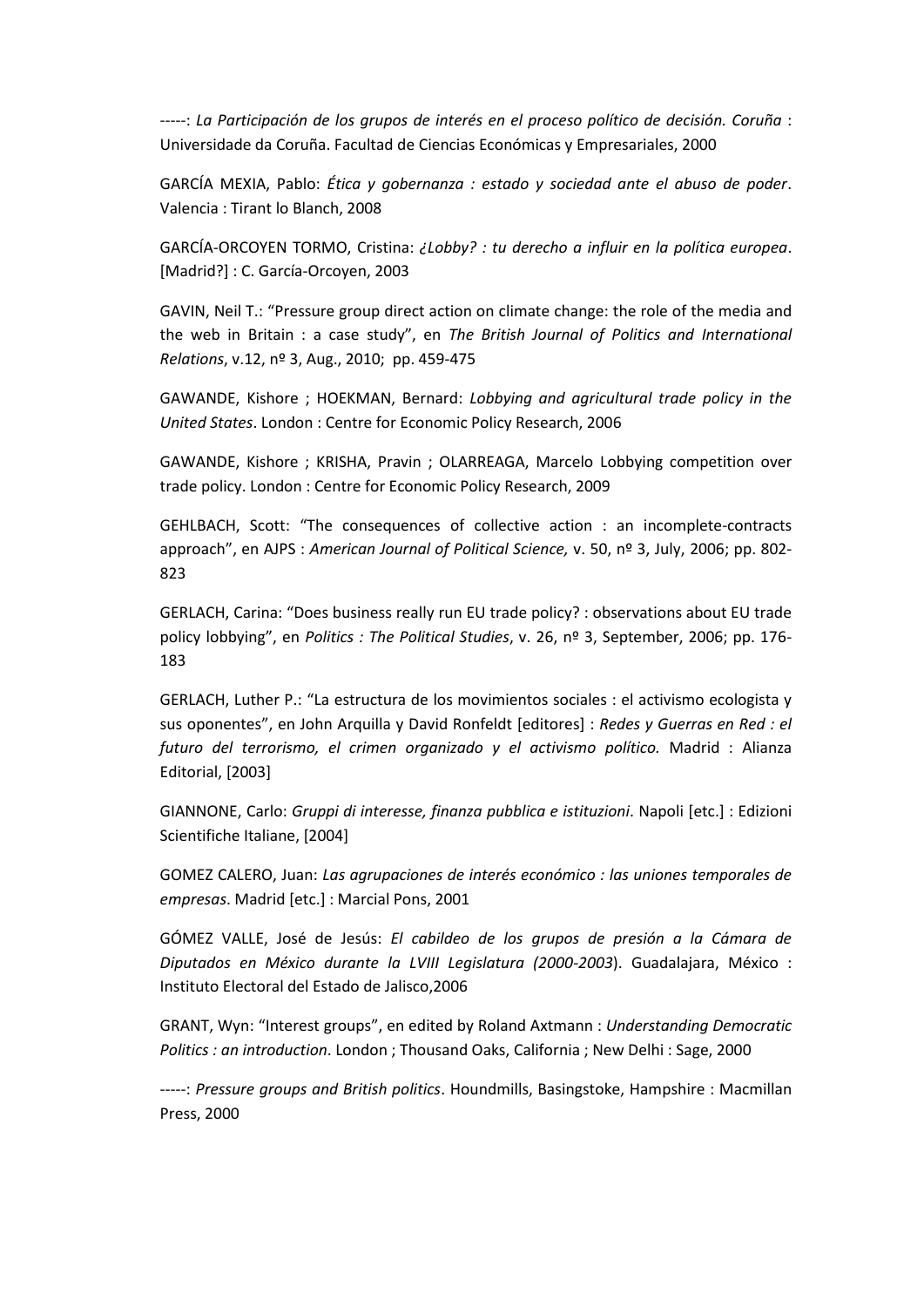GRAY, Virginia (et al.): "Public opinion, public policy, and organized interests in the American States", en *Political Research Quarterly*, v. 57, nº 3, September, 2004; pp- 411- 420

GRAZIANO, Luigi: *Lobbying, pluralism, and democracy*. Houndmills, [etc.] : Palgrave, 2001

GREENWOOD, Justin: "The future of consultation with, and participation by, interest groups in the European Union", en *Transnational Associations*, nº. 4, Oct.-Dec., 2005; pp, 219-230

-----: *Interest representation in the European Union*. Houndmills [etc.] : Palgrave, 2007

-----: "Regulation lobbying in the European Union", en *Parliamentary Affairs*, v. 51, nº 4, Oct., 1998; pp. 587-599

GROSSMAN, Emiliano: "Les groupes d'intérêt économiques face à l'intégration européenne: le cas du secteur bancaire", en *Revue Française de Science Politique*, v. 53, nº 5, Oct., 2003; pp. 737-760

GROSSMAN, Emiliano ; SAURUGGER, Sabine: "Les groupes d'interêt français : entre exception française, l'Europe et le mode", en *Revue Internationale de Politique Comparée*, v. 11, nº. 4, 2004; pp. 507-529

GROSSMAN, Gene M. ; HELPMAN, Elhanan: *Interest groups and trade policy*. Princeton ; Oxford : Princeton University Press, [2002]

-----: *Special interest politics*. Cambridge (Massachusetts) : MIT, cop. 2001

GUYER, Robert L. ; GUYER, Laura K.: *Guide to state legislative lobbying*. Florida : Engineering the Law, 2007

HALL, Richard L. ; DEARDORFF, Alan V.: "Lobbying as legislative subsidy", en

*American Political Science Review*, v. 100, nº 1, February, 2006 ; pp. 69-84

HALPIN, Darren: *Groups, representation and democracy : between promise and practice.* Manchester [etc.] : Manchester University Press, 2010

-----: "Interest groups and re-establishing stability in policy making : the case of the new farmers' association and the native vegetation conservation act", en *Australian Journal of Political Science*, v. 37, nº 2, November, 2002; pp. 489-507

HANSEN, Wendy L. ; MITCHELL, Neil J.: "Disaggregating and explaining corporate political activity : domestic and foreign corporations in national politics", en *American Political Science Review*, v. 94, nº 4, December, 2000; pp. 981-903

HARRIS, Phil ; FLEISHER, Craig S.: *The handbook of public affairs London.* Thousand Oaks, CA : Sage Publications, 2005

HART, David M.: "Business is not an interest group : on the study of companies in American national politics", en *Annual Review of Political Science*, v. 7, 2004; pp. 47-69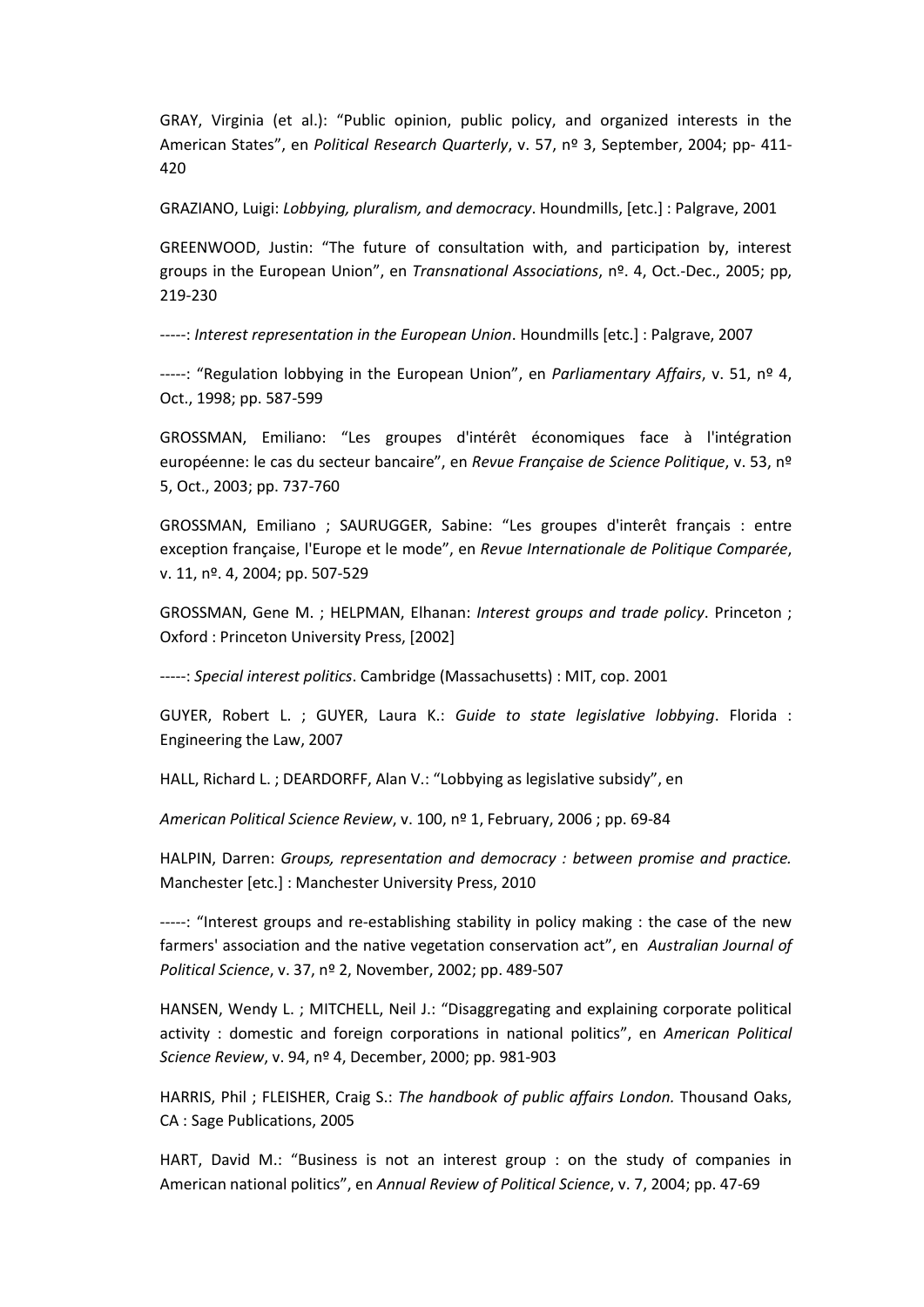HEBERLIG, Eric S.: "Getting to know you and getting your vote : Lobbyists' uncertainty and the contacting of legislators", en *Political Research Quarterly*, v. 58, nº 3, September, 2005; pp. 511-520

HEITSHUSEN, Valerie: "Interest group lobbying and U.S. House decentralization : linking informational focus to committee hearing apparences",en *Political Research Quarterly*, v. 53, nº 1, March, 2000; pp. 151-176

HOJNACKI, Marie ; KIMBALL, David: "Pac contributions and lobbying contacts in congressional committees", en *Political Research Quarterly*, v. 54, nº 1, March, 2001; pp. 161-180

HOLYOKE, Thomas T.: "Choosing battlegrounds : interest group lobbying across

multiple venues", *Political Research Quarterly*, v. 56, nº 3, September, 2003; pp. 325-336

HOROWITZ, Shale ; HEO, Uk (eds.): *The political economy of international financial crisis : interest groups, ideologies, and institutions*. Lanham : Rowman and Littlefield, cop. 2001

HOVEN, Adrian van den: *Le lobbying des entreprises françaises auprès des institutions communautaires. Auvergne* : Presses Universitaires de la Faculté de Droit de Clermont-Ferrand, [2002]

IARYCZOWER, Matías ; SPILLER, Pablo T. ; TOMMASI, Mariano: "Judicial lobbying : the politics of labor law constitutional interpretation", en *American Political Science Review*, v. 100, nº 1, February, 2006; pp. 85-97

JIRISO, Pedro: "Grupos de interés y Congreso. La política de empleo y sanitaria de España, 1977-1987", en Antonio Martínez ,editora : *El Congreso de los Diputados en España: funciones y rendimiento*. Madrid : Tecnos, [2000]; pp. 173-221

JENSEN, Jorgen Albaek: "Negative freedom of association and financial contributions of interest groups to political parties",en *European Public Law International* , v. 11, nº 2, June, 2005; pp. 179-186

JEREZ MIR, Miguel: "Los grupos de presión", en edición de Rafael del Águila : *Manual de Ciencia Política*. Madrid : Trotta, 2000

JOHN, Steve ; THOMSON, Stuart: *New activism and the corporate response*. Houndmills : Palgrave Macmillan, 2003

JOHNSON, Justin (ed.): *Directory of political lobbying : 2002*. London : Politico's Publishing, 2002

JORDAN, A.G. ; MALONEY, William A. : *Democracy and interest groups : enhancing participation?*. Houndmills [etc.]: Palgrave Macmillan, 2007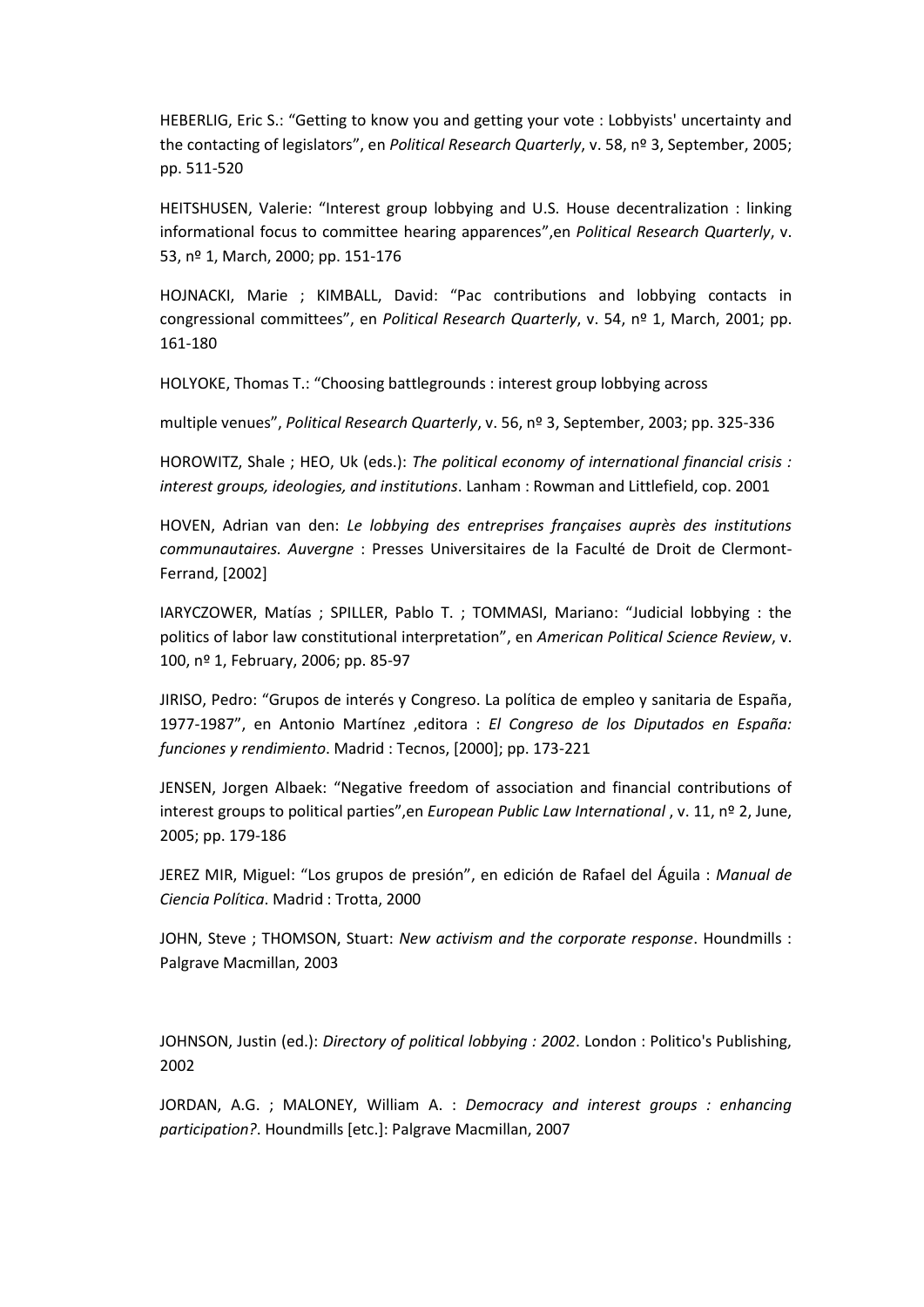KARR, Karolina: *Democracy and lobbying in the European Union*. Frankfurt [etc.] : Campus, 2006

KAWATA, Junichi (ed.): *Comparing political corruption and clientelism*. Aldershot [etc.] : Ashgate, cop. 2006

KITSCHELT, Herbert: "Panoramas de intermediación de intereses políticos : movimientos sociales, grupos de interés y partidos a comienzos del siglo XXI", en: *Construcción de Europa, Democracia y Globalización : Ciclo Europa Mundi : Santiago de Compostela, 2000*. Santiago de Compostela : Universidade de Santiago de Compostela, v. 1, 2001; pp. 361-385

KLÜVER, Heike: "Europeanization of Lobbying Activities: When National Interest Groups Spill Over to the European Level", en *Journal of European Integration,* v. 32, nº 2, Mar., 2010; pp. 175- 191

-----: *Lobbying in the European Union : interest groups, lobbying coalitions, and policy change*. Oxford : Oxford University Press, 2013

KRIESI, Hanspeter: "Going public in the European Union: Action Repertoires of Western European Collective Political Actors", en *Comparative Political Studies*, v. 40, nº 1, Jan., 2007; pp. 48-73

KROSZNER, Randy ; STRATMANN, Thomas: *Does political ambiguity pay? :corporate campaign contributions and the rewards to legislator reputation*. Cambridge, MA : National Bureau of Economic Research, 2000

KRYSMANSK, Hans Jürgen: *Hirten & Wölfe :Wie Geld- und Machteliten sich die Welt aneigen oder: Einladung zum Power Structure Research. Münster* : Westfälisches Dampfbo, 2004

LASCOUMES, Pierre ; LE GALÈS, Patrick: "Interest groups and public organizations in Europe", en *Handbook of Public Administration*. London ; Thousand Oaks [etc.] : Sage Publications, 2003

LECHERBONNIER, Bernard: *Les lobbies à l'assaut de l'Europe*. Paris : Albin Michel, 2007

LEECH, Beth L. (et al.): "Drawing lobbyists to Washington : government activity and the demand for advocacy", en *Political Research Quarterly*, 2005

LEHMANN, Wilhelm: *Lobbying in the European Union [recurso electrónico]: current rules and practices*. Luxembourg : European Parliament, 2003

LEVAQUE-MANTY, Mika: "Bentley, Truman, and the study of groups", en *Annual Review of Political Science*, v. 9, 2006; pp. 1-18

LEVINE, Stephen: "From Lobby Fodder to Leadership: New Zealand parliamentarians and select committees", en *Political Science*, v. 56, nº 2, 2004; pp. 39-49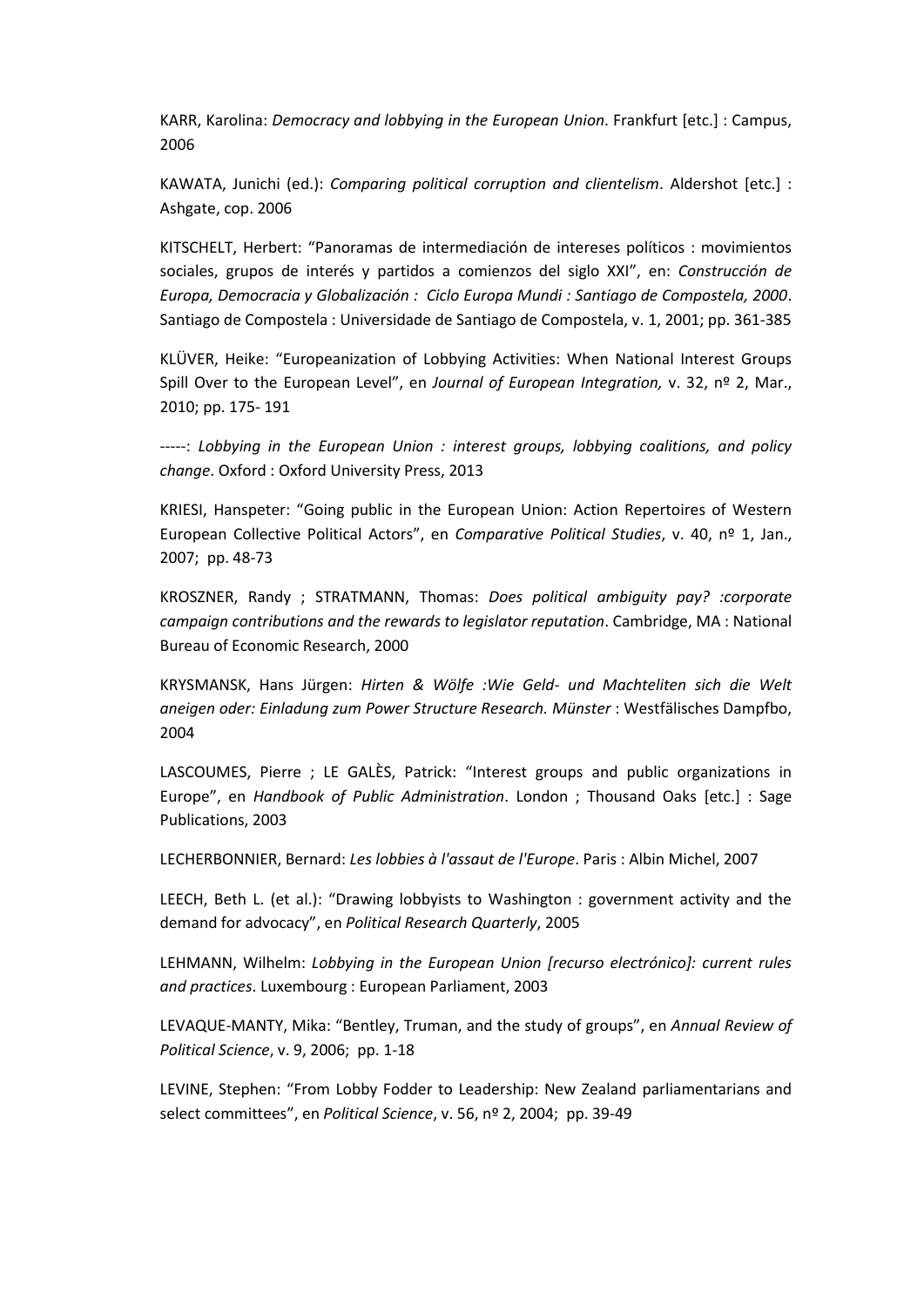*LOBBYING in the European Union : explanatory guide-contacts = Le Lobbying dans l'Union Européenne : guide explicatif, repertoire = Lobbying in der Europäischen Union : Erklärungsführer*, *Adresbuch*. Genval, Belgium : Euroconfidentiel, 2001

LOOMIS, Burdett A.: "Interest groups", en *Governing America : the Politics of a Divided Democracy*. Oxford [etc.] : Oxford University , 2003; pp. 229-246

LOWERY, David ; GRAY, Virginia: "A neopluralist perspective on research on organized interests", en *Political Research Quarterly*, v. 57, n. 1, March, 2004; pp.163-175

LUNEBURG, William ; SUSMAN, Thomas M. : *The lobbying manual :a complete guide to federal law governing lawyers and lobbyist*s. Chicago : American Bar Association, 2005

MAISEL, Sandy ; BERRY, Jeffrey M. (eds.): *The Oxford Handbook of American political parties and interest groups*. Oxford [etc.] : Oxford University Press, 2012

MANCUSO, Wagner Pralon: O lobby da indústria no Congresso Nacional: empresariado e política no Brasil contemporâneo. Sao Paulo : Humanitas : EDUSP, 2007

MARQUES, Guilhermina: "L'intégration des groupes d' intérêt portugais au niveau Européen", en *L' Europe du Sud dans la Communauté Européenne*. Paris : Institut Universitaire d' Études Européennes ; PUF, 1990; pp.185-201

MARSH, Holly: "Changing pressure-group politics : the case of the Tuc 1994-2000", en *Politics : Political Studies Associations*, v. 22, nº 3, September, 2002; pp. 143-151

MARTÍN JIMÉNEZ, Cristina: *El Club Bilderberg : los amos del mundo*. Cádiz : Absalón, 2010.

MARTÍN MATEO, Ramón: "La intervención de los grupos de interés en la gestación de las leyes", en *Corts. Anuario de Derecho Parlamentario*, nº. 10, 2001; pp. 141-160

MAZEY, Sonia ; RICHARDSON, Jeremy: "Intererst groups and the Brussels bureaucracy", en edited by Jack Hayward and Anand Menon : *Governing Europe.* Oxford : Oxford University Press, 2003

MCGANN, James G. ; WEAVER, R. Kent: *Think tanks and civil societies : catalysts for ideas and action 2006*. New Brunswick, New Jersey [etc.] : Transaction Publishers, cop.2000

MCGARITY, Thomas O. ; WAGNER, Wendy E.: *Bending science : how special interests corrupt public health research*. Cambridge (Massachusetts) : Harvard University Press, 2010

MCGRATH, Conor: *Interest groups and lobbying in Europe : essays on trade, environment, legislation, and economic development Lewiston*. New York : Edwin Mellen, 2009

MEARSHEIMER, John J. ; WALT, Stephen M.: *El lobby israelí y la política exterior de Estados Unidos*. Madrid : Taurus, 2007

-----: "El lobby judío en Estados Unidos", en *Claves : de Razón Práctica*. Madrid : Promotora General de Revistas, nº 176, octubre, 2007; pp. 4-16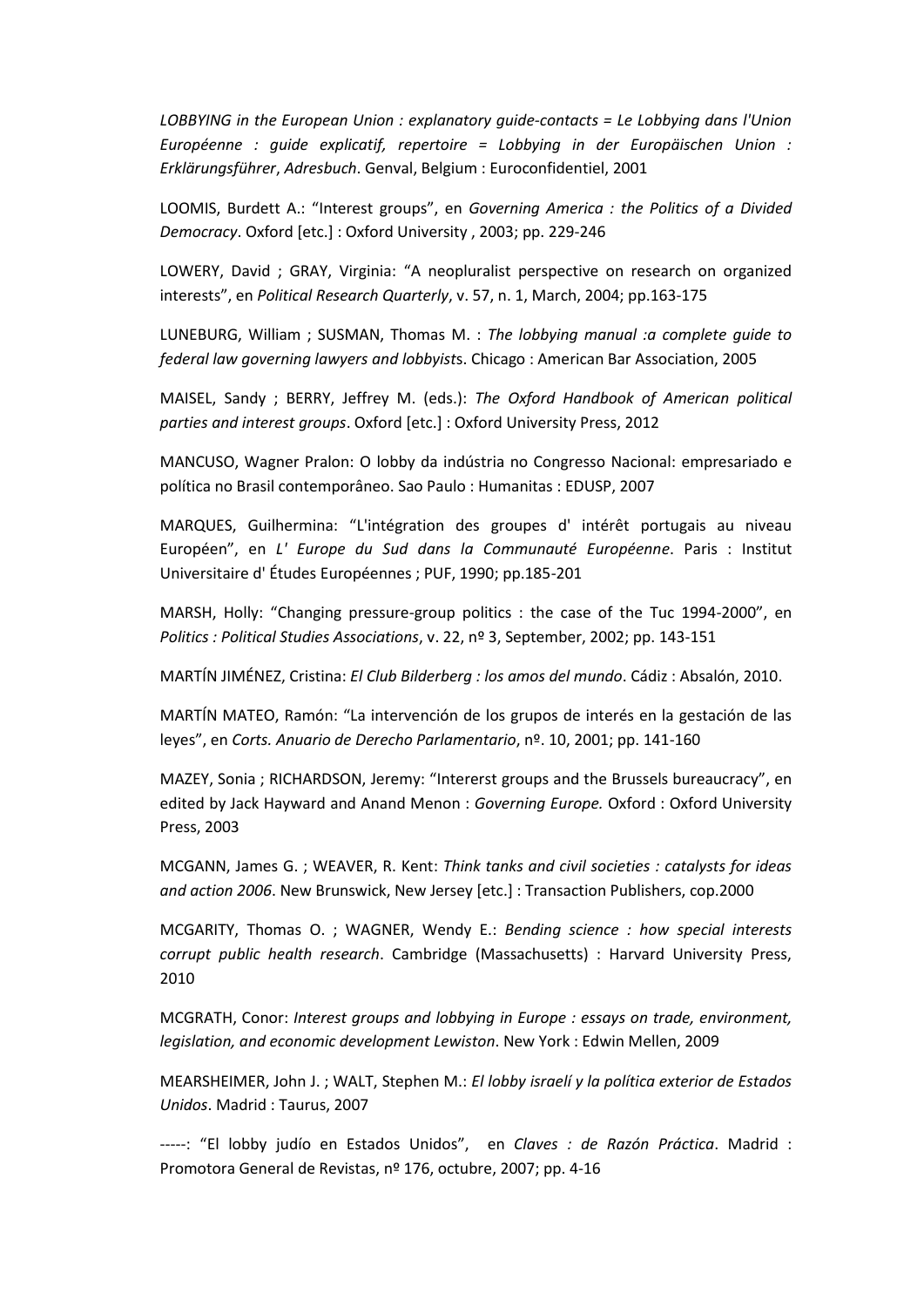MEDINA IBORRA, Iván: *¿Cómo medir la influencia de los grupos de interés? : propuestas desde el pluralismo, el elitismo y el nuevo institucionalismo*. Barcelona : Institut de Ciències Polítiques i Socials, 2009

MÉRIDA, Fredesvinda: *Lobbies institucionales en Europa. Comité de las Regiones (CDR) [recurso electrónico] : posiciones de influencia*. Santa Fe, Argentina : El Cid Editor, 2005

MILLER, Charles: *Politico's guide to political lobbying*. London : Politico's, 2000

MOLINS, Joaquín María ; CASADEMUNT, Alexandre: "Los grupos de interés", en Manuel Alcántara, Antonia Martínez (eds.) : *Política y Gobierno en España*, Valencia : Tirant lo Blanch, 2001

MOORE, Pete W.: "What makes successful business lobbies? : Business associations and the rentier state in Jordan and Kuwait", en *Comparative Politics*, v. 33, nº 2, January, 2001 ; pp. 127-147

MORGAN, John ; VÁRDY, Felix: *On the buyability of voting bodies*. [Washington, D.C.] : International Monetary, Fund, 2007

MORTON, F. L. ; ALLEN, Avril: "Feminist and the Courts : measuring success in interest group litigation in Canada", en *Canadian Journal of Political Science = Revue Canadienne de Science Politique*, v. 34, nº 1, March, 2001; pp. 55-84

MOSS, Alan L.: *Selling out America's democracy : how lobbyists, special interests, and campaign financing undermine the will of the people*. Portsmouth : Praeger, 2008

MÜLLER, Ulrich ; GIEGOLD, Sven ; ARHELGER, Malte (ed.).: *Gesteuerte Demokratie? : Wie neoliberale Eliten Politik und Öffentlichkeit beeinflussen*. Hamburg : VSA, 2004

NAURIN, Daniel: "Backstage Behavior? : Lobbyists in Public and Private Settings in Sweden and the European Union", en *Comparative Politics*, v. 39, nº 2. Jan., 2007; pp. 209-228

-----: *Deliberation behind closed doors : transparency and lobbying in the European Union*. Colchester : ECPR, 2007

NEWTON, Kenneth: "May the weak force be with you: the power of mass media in modern politics", en *European Journal of Political Research*, v. 45, nº 2, Mar., 2006; pp. 209-234

NOWNES, Anthony J.: *Total lobbying :what lobbyists want and how they try to get it*. Cambridge [etc.] : Cambridge University Press, 2006

ORENA DOMÍNGUEZ, Aitor: "La participación de las instituciones vascas en los asuntos europeos : el lobbyng", en *Unión Europea Aranzadi*, nº. 11, nov., 2012; p. 45-65

ORNAGHI, Lorenzo ; COTELLESSA, Silvio: *Interesse. Bologna : Il Mulino*, cop. 2000

PADGETT, Stephen: *Organizing democracy in eastern Germany : interest groups in postcommunist society*. Cambridge : Cambridge University Press, 2000

PAGE, Edward C.: *People who run Europe*. Oxford : Clarendon Press, 2004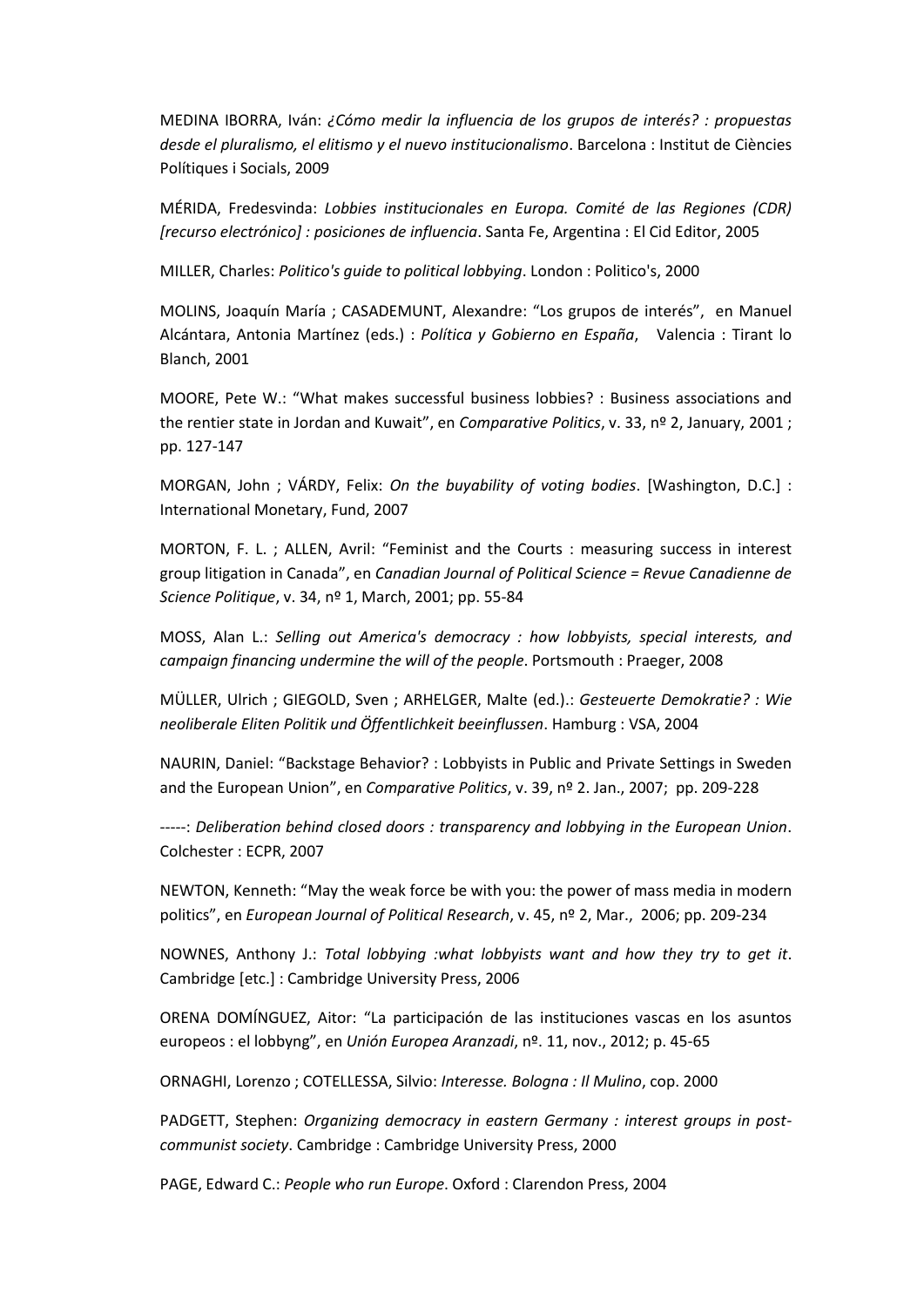PAN-MONTOJO, Juan (ed.): "Poderes privados y recursos públicos": dossier, en *Ayer : Revista de Historia Contemporánea*, nº 66, 2007

PANEBIANCO, Stefania: *Il lobbying europeo*.Giuffrè : Milano, 2000

PANTOJA MURILLO, Carlos Germán: "La política del interés: El Lobby y el estudio de la influencia política", en *Revista Parlamentaria*, nº 1, abr., 2005; pp. 229-258

PAUL, David M. ; PAUL, Rachel Anderson: *Ethnic lobbies and US foreign policy*. Boulder : Lynne Rienner Publishers, 2009

PEDLER, Robin: *Cómo tratar con Bruselas : el lobby en la Unión Europea*. Barcelona. Caja de Ahorros y Pensiones de Barcelona "La Caixa", Servicio de Estudios, [2001]

PETRILLO, Pier Luigi: *Democrazie sotto pressione: parlamenti e lobby nel diritto pubblico comparato*. Milano : Giuffrè, [2011]

-----: "Parlamento Europeo e gruppi di presione, spunti di riflessione per il caso italiano", en *Rassegna Parlamentare*, nº 2, apr.-giugno, 2006; pp. 583-607

----: "Il primo lobbista : il Presidente degli Stati Uniti d'America, la riforma sanitaria e i gruppi di pressione", en *Rassegna Parlamentare*, nº 4, ott.-dic., 2011; pp. 991-1015

PIATTONI, Simona (ed.): Cambridge ; New York : Cambridge University Press, 2001

PIQUERAS, José Antonio (et al.): *El Secuestro de la democracia : corrupción y dominación política en la España actual*. Madrid : Akal, 2011

PIRZIO AMMASSARI, Gloria: *L'Europa degli interessi : rappresentanza e lobbyng nell'Unione Europe*a. Roma : Euroma, 2004

*El PODER del lobby israelí, en Foreign Policy*. (edición española). Madrid, nº 16, ag.-sept., 2006; pp. 52-61

PONS, Noël: *La corruption des élites : expertise, lobbying, conflits d'intérêts*. Paris : Odile Jacob, 2012

PRADO DOMÍNGUEZ, A. Javier ; GARCÍA LORENZO, Antonio: "Competencia e incentivos a la cooperación en la interacción de grupos de interés que pretenden aumentar su influencia política directa : cuál es la importancia de la presión política?", en *Hacienda Pública Española*, nº. 192, 2010; pp. 105-125

PRIMAVERA, Santo: *È la lobby, bellezza : la politica degli interessi acireale* [Catania] : Bonanno, 2008

RAMÍREZ PÉREZ, María Antonia: "Los modelos de organización de los movimientos sociales y la influencia de las políticas públicas : el caso de las asociaciones de consu*midores en Andalucía, 2001 : artículos Científicos UCO", en* Revista de Fomento Social, v. 56, nº 222, 2001; pp. 233-265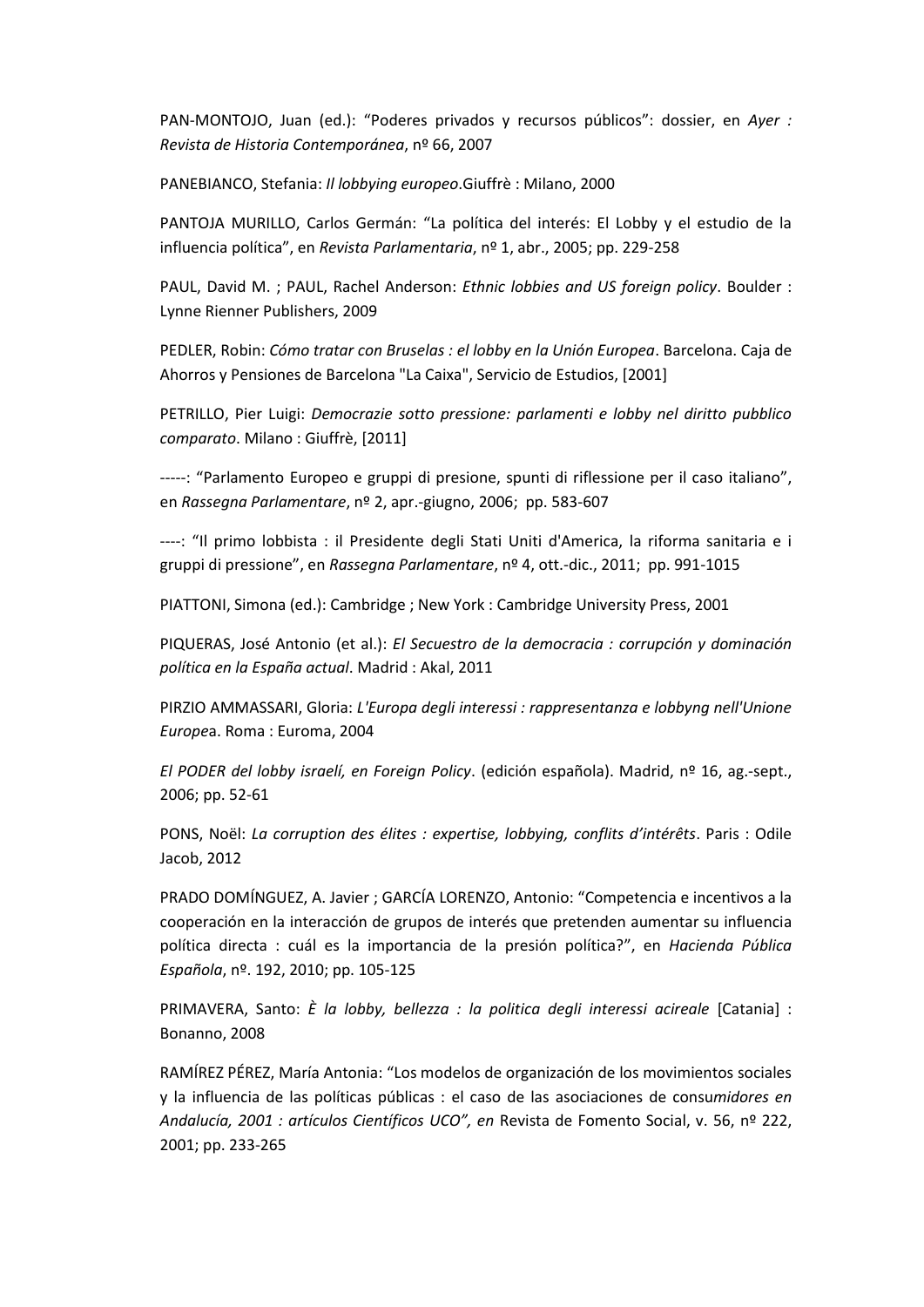RAMOS BARBOSA, Ana: "El Lobby regional en la UE: Galicia", en *Los Nuevos actores del proceso de integración Europea*. Vitoria-Gasteiz : Parlamento Vasco, 2002

RAMOT, Marie: *Le lobby européen des femmes : la voie institutionnelle du féminisme européen*. Paris : Harmattan, 2006

RANIOLO, Francesco: *La partecipazione politica*. Bologna : Il Mulino, cop. 2002

REYNA, José Luis: "Amistades, compromisos y lealtades [recurso electrónico]: líderes y grupos políticos", en *El Estado de México*. [México, D.F.] : El Colegio de México, A.C., 2000

RICHARDSON, Jeremy: "Government, interest groups and policy change", en *Political Studies. Political Studies Association* [etc.], v. 48, nº 5, December, 2000; pp. 1006-1025

ROMEA RODRIGUEZ, Antonio: "Grupos de presión en la política rusa", en *Rusia : conflictos y perspectivas.* Madrid : Ministerio de Defensa, Secretaría General Técnica, 2001

ROMERO DE TEJADA, José María: "El delito del tráfico de influencias en el ámbito de la Administración local", en *Cuadernos de Derecho Lo*cal, nº 24, oct., 2010; pp. 65- 74

ROSENTHAL, Alan: *The third house :lobbyists and lobbying in the states*. Washington, D.C. : CQ Press, 2001

RUBIO NUÑEZ, Rafael: *Los grupos de presión*. Madrid : Centro de Estudios Políticos y Constitucionales, 2003

-----: "Los grupos de presión en España, una revisión pendiente", en *Revista de las Cortes Generales*, nº 55, 2002; pp.165-186

RUSH, Mark: "A Study of Interest Groups and Campaign Finance Reform in the United States and Canada", en *Election Law Journal*, v.11, nº 2, June, 2012; pp. 267-269

SANCHO ROYO, David: "Los grupos de interés y su configuración como redes de interacción política", en Josep Mª Reniu (editor); Joan Antòn ... [et al.] : *Sistema Político Español*. Barcelona : Huygens, 2012; pp. 217-236

SANTINI, Andrea: "Profili e problematiche della regolamentazione del lobbying nell'Unione Europea", en *Il Diritto dell'Unione Europea*, nº 1, 2000; pp. 127-155

SAURUGGER, Sabine: "Collective action in the European Union : from interest group influence to participation in democracy", en *Comparative Politic*s, v. 39, nº 4, July, 2007; pp. 481-500

-----: "L'expertise : un mode de participation des groupes d'intérêt au processus décisionnel communautaire", en *Revue Française de Science Politique*, v. 52, nº. 4, Août, 2001; pp. 375-401

SAURUGGER, Sabine (et al.): "La Transformation des groupes d'intérêt en France", en *Revue Française de Science Politique*, v. 56, nº. 2, avril, 2006; pp. 197-321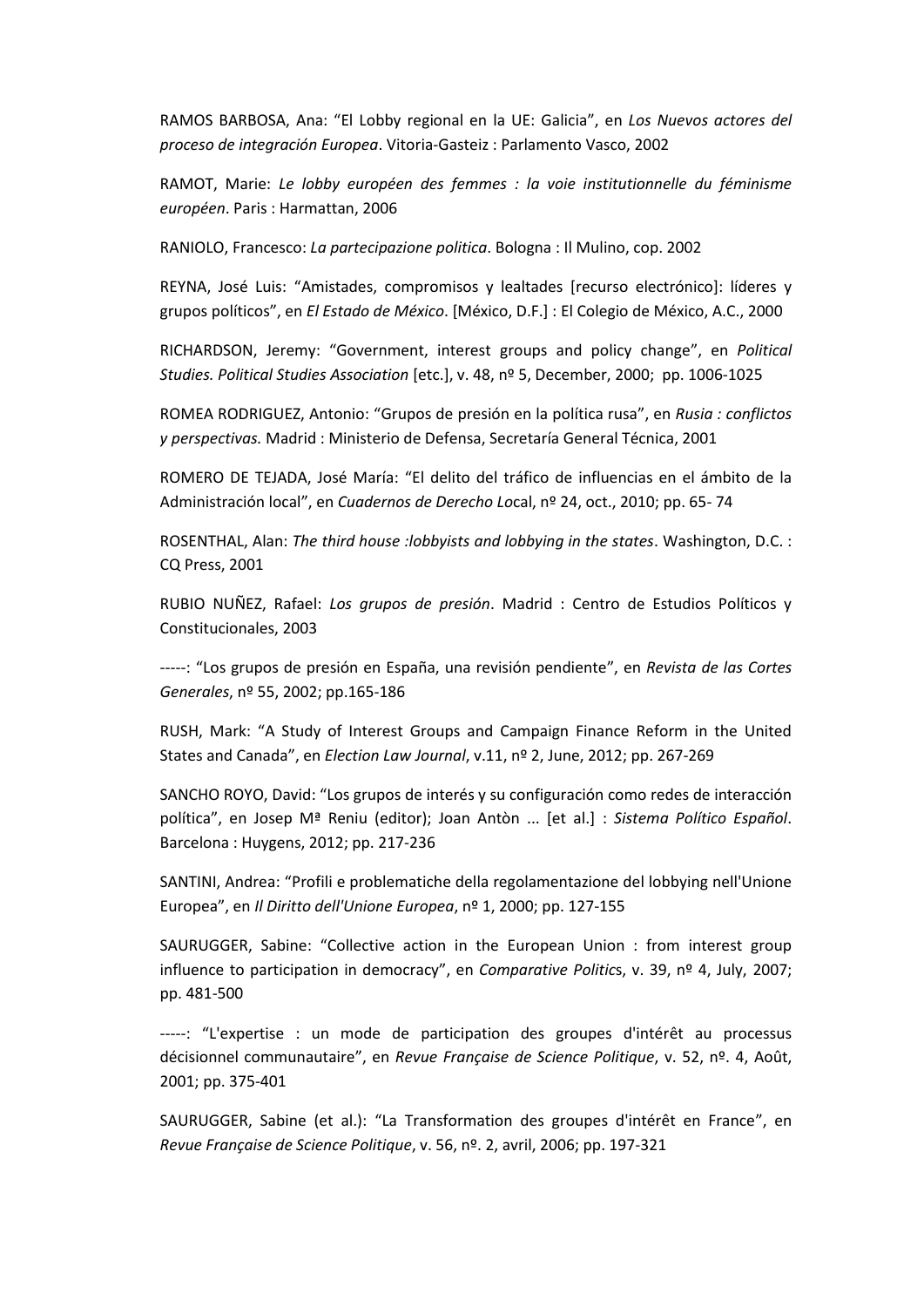SAVINI, Giovanni: "Strumenti e procedure di consultazione nei procedimenti normativi", en *Studi Palamentari e di Politica Costituzionale*, nº 136-137, 2002; pp. 61-98

SCHMITTER, Philippe C.: "Gruppi di interesse e consolidamento democratico nell'Europa Meridionale", en a cura di Sofia Mannozzi : *Regioni e Modernizzazione Politica nell'Europa del Sud.Milano* : Giuffrè, 2002; pp.51-93

SEBALDT, Martin: "Interest groups : continuity and change of German lobbyism since 1974", en edited by Ludger Helms : *Institutions and institutional change in the Federal Republic of Germany .* Houndmills [etc.] : Macmillan Press, 2000

SEGER, Alexander (et al.): *Corruption and democracy : political finances, conflicts of interest, lobbying, justice*. Strasbourg : Council of Europe Publishing, 2008

SMITH, Paul: "Political communication in the UK : a study of pressure group Behaviour", en *Politics*,v.19, nº 1, February, 1999; pp. 21-27

SORIANO GARCIA, José Eugenio: *Lucha contra la morosidad y contratación administrativa : (grupos de presión, captura de regulador y administración pública ante las relaciones comerciales)*. Madrid : Iustel, 2006

TAPIA, Joan: "Los medios de comunicación y los grupos económicos", en Francesc Pau i Vall (coordinador) ; autores, Joan Vinyets Rejón...[et al ] : *Asociación Española de Letrados de Parlamentos. Jornadas (11ª. 2004. Pamplona). Parlamento y comunicación : (nuevos retos) : XI Jornadas de la Asociación Española de Letrados de Parlamentos*. Madrid : Tecnos, [2005]

TERRY, Janice J.: *U.S. Foreign Policy in the Middle East : the role of Lobbies and special interest groups*. London : Pluto Press, 2005

THOMAS, Clive S.: "Understanding and comparing interest groups in Western democracies", en general editor, Howard J. : *Comparative Politics : critical concepts in political science*, 26 v., v.2, 2005; pp. 143-166

THOMAS, Clive S. (ed.): *Political parties and interest groups : shaping democratic governance*. Boulder, Colorado : Lynne Rienner Publishers, 2001

TICHENOR, Daniel J. ; HARRIS, Richard A.: "The development of interest group politics in America : beyond the conceits of modern times", en *Annual Review of Political Science : Annual Reviews* , v. 8, 2005; pp. 251-270

TIJERAS, Ramón: Lobbies : *Cómo funcionan los grupos de presión españoles*. Madrid : Temás de Hoy, 2000

TILLY, Charles: *Confianza y gobierno*. Buenos Aires [etc.] : Amorrortu, 2010

TODOSIJEVIC, Bojan ; ENYEDI, Z.: "Structure versus culture again : corporatism and the new politics in 16 Western European countries", en *European Journal of Political Research*, 2 v. 42, nº 5, August, 2003; pp. 629-642